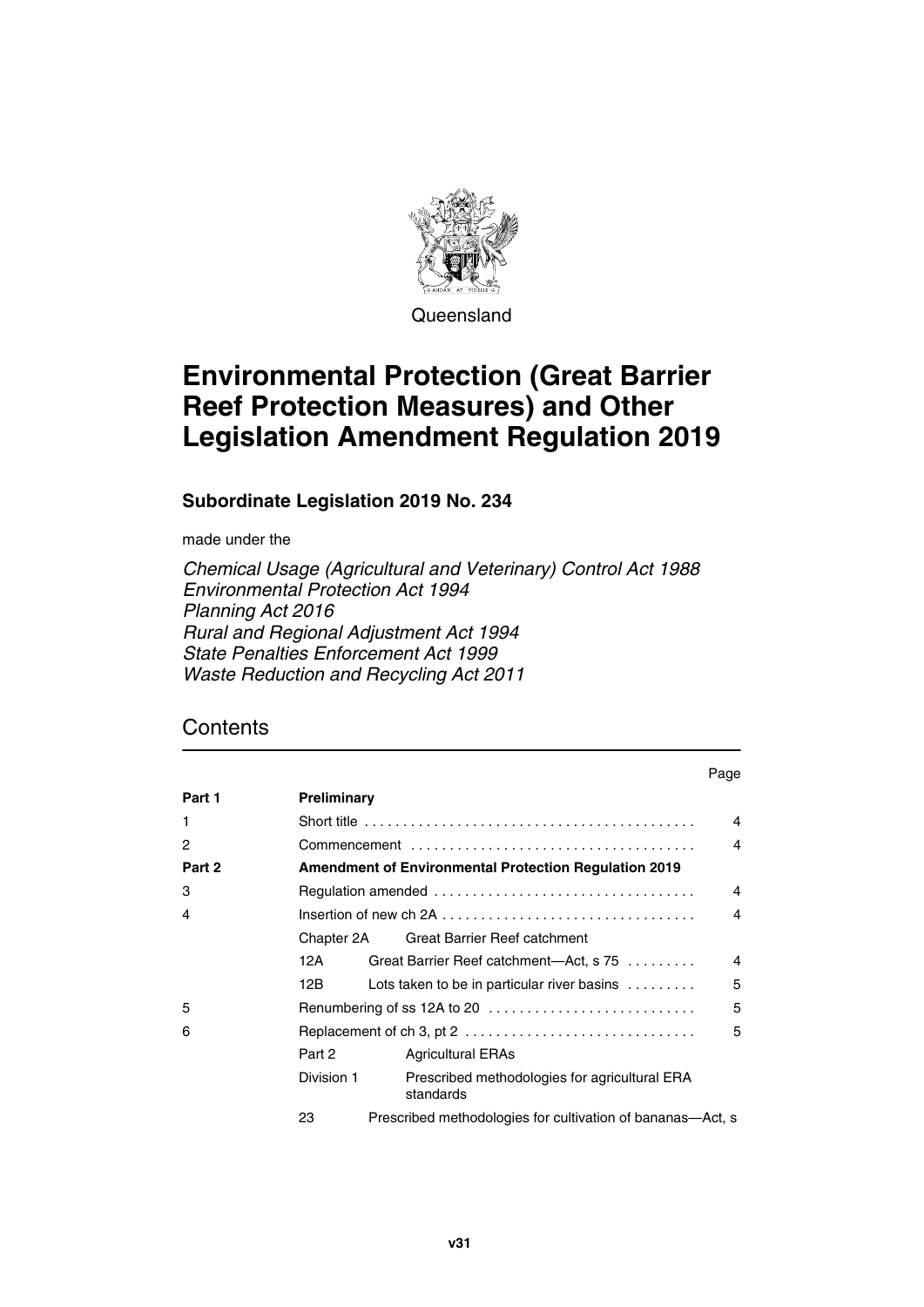#### **Contents**

|                   |                                                                                                |                                                                                                                                                            | 5  |
|-------------------|------------------------------------------------------------------------------------------------|------------------------------------------------------------------------------------------------------------------------------------------------------------|----|
|                   | 24                                                                                             | Prescribed methodologies for cultivation of sugarcane-Act,                                                                                                 | 6  |
|                   | Division 2                                                                                     | Agricultural ERA advice                                                                                                                                    |    |
|                   | 25                                                                                             | Summary of tailored advice-Act, s 86                                                                                                                       | 6  |
| 7                 | Amendment of s 35 (Matters to be complied with for environmental<br>management decisions)<br>7 |                                                                                                                                                            |    |
| 8                 |                                                                                                |                                                                                                                                                            | 8  |
|                   | 41 A A                                                                                         | Release of particular contaminants to Great Barrier Reef<br>catchment waters and other waters $\ldots$ ,,,,,,,,,,,                                         | 8  |
| 9                 | Amendment of s 183 (Holders of particular environmental authorities<br>10                      |                                                                                                                                                            |    |
| 10                |                                                                                                |                                                                                                                                                            | 11 |
|                   | Part 4                                                                                         | <b>Transitional provisions for Environmental Protection</b><br>(Great Barrier Reef Protection Measures) and Other<br>Legislation Amendment Regulation 2019 |    |
|                   | 214                                                                                            | Application of s 41AA during transitional period                                                                                                           | 11 |
|                   | 215                                                                                            | Application of sch 2, pt 2A generally                                                                                                                      | 11 |
|                   | 216                                                                                            | Application of sch 2, pt 2A to activities on particular land                                                                                               | 12 |
| 11                | Amendment of sch 2 (Prescribed ERAs and aggregate environmental<br>13                          |                                                                                                                                                            |    |
| 12                | Amendment of sch 3 (Aggregate environmental scores for particular                              |                                                                                                                                                            | 16 |
| 13                |                                                                                                | Amendment of sch 4 (Scheduled areas)                                                                                                                       | 16 |
| 14                | Amendment of sch 7 (Approved ERA standards)<br>16                                              |                                                                                                                                                            |    |
| 15                | Amendment of sch 15 (Fees)<br>17                                                               |                                                                                                                                                            |    |
| 16                | Amendment of sch 19 (Dictionary)                                                               |                                                                                                                                                            | 18 |
| Part 3            | Amendment of other legislation                                                                 |                                                                                                                                                            |    |
| <b>Division 1</b> |                                                                                                | Amendment of Chemical Usage (Agricultural and Veterinary)<br><b>Control Regulation 2017</b>                                                                |    |
| 17                |                                                                                                |                                                                                                                                                            | 19 |
| 18                | Amendment of s 32 (Required record)                                                            |                                                                                                                                                            | 19 |
| 19                | Amendment of sch 1 (Dictionary)                                                                |                                                                                                                                                            | 20 |
| <b>Division 2</b> | Amendment of Environmental Protection (Water and Wetland<br><b>Biodiversity) Policy 2019</b>   |                                                                                                                                                            |    |
| 20                |                                                                                                |                                                                                                                                                            | 21 |
| 21                | Amendment of s 11 (Water quality objectives for waters)                                        |                                                                                                                                                            | 21 |
| 22                |                                                                                                | Amendment of pt 9, hdg (Repeal)                                                                                                                            | 22 |
| 23                |                                                                                                |                                                                                                                                                            | 22 |
| Page 2            |                                                                                                | 2019 SL No. 234                                                                                                                                            |    |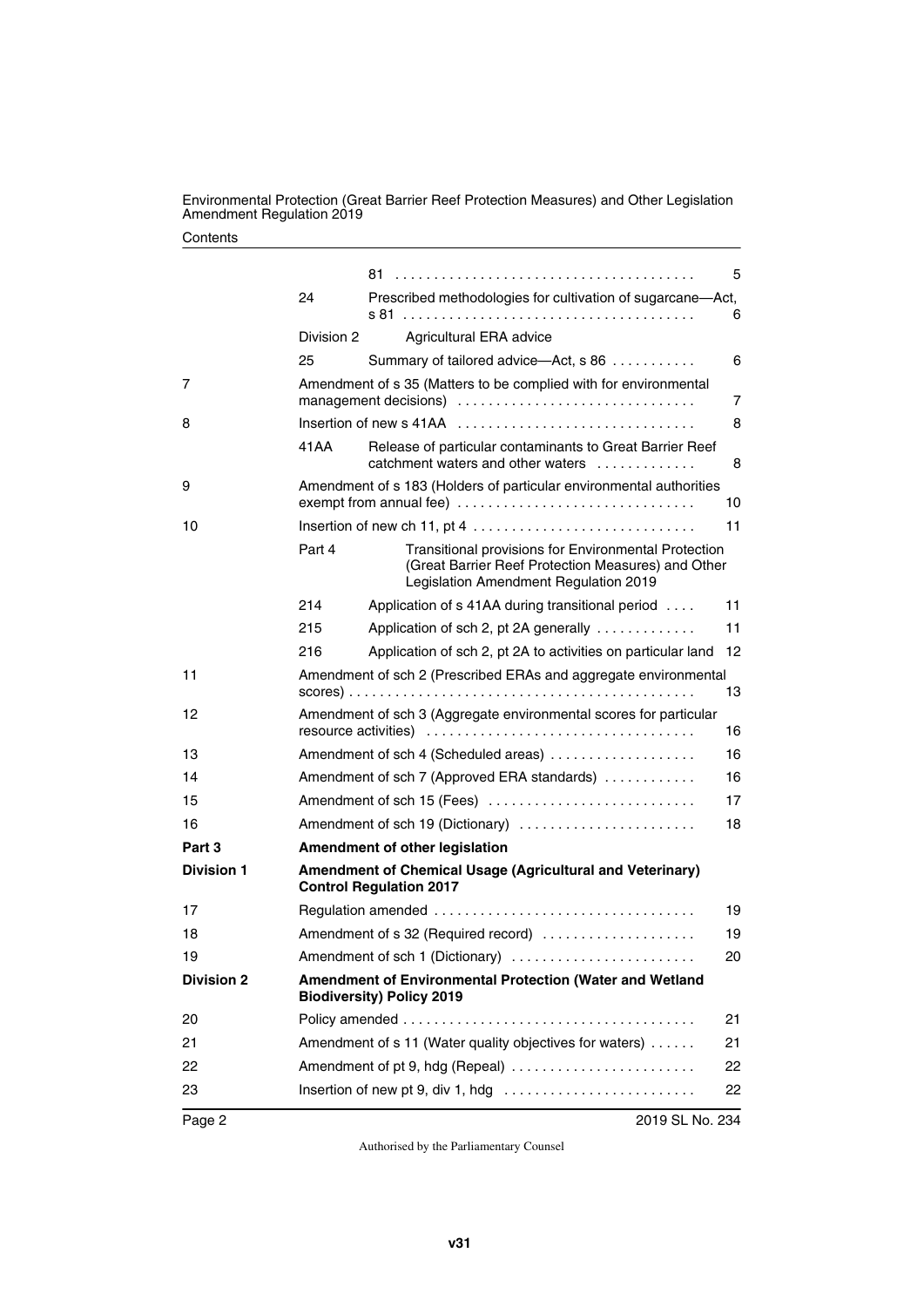**Contents** 

| 24                | 22                                                                |                                                                                                                                                           |    |
|-------------------|-------------------------------------------------------------------|-----------------------------------------------------------------------------------------------------------------------------------------------------------|----|
|                   | Division 2                                                        | <b>Transitional provision for Environmental Protection</b><br>(Great Barrier Reef Protection Measures) and Other<br>Legislation Amendment Regulation 2019 |    |
|                   | 22                                                                | Application of s 11 during transitional period                                                                                                            | 22 |
| <b>Division 3</b> | <b>Amendment of Planning Regulation 2017</b>                      |                                                                                                                                                           |    |
| 25                | 23                                                                |                                                                                                                                                           |    |
| 26                |                                                                   | Amendment of sch 24 (Dictionary)                                                                                                                          | 23 |
| <b>Division 4</b> | <b>Amendment of Rural and Regional Adjustment Regulation 2011</b> |                                                                                                                                                           |    |
| 27                |                                                                   |                                                                                                                                                           | 23 |
| 28                |                                                                   | Amendment of sch 13 (Farming in reef catchments rebate scheme)                                                                                            | 23 |
| <b>Division 5</b> | <b>Amendment of State Penalties Enforcement Regulation 2014</b>   |                                                                                                                                                           |    |
| 29                |                                                                   |                                                                                                                                                           | 25 |
| 30                |                                                                   | Amendment of sch 1 (Infringement notice offences and fines for                                                                                            | 26 |
| Division 6        |                                                                   | <b>Amendment of Waste Reduction and Recycling Regulation 2011</b>                                                                                         |    |
| 31                |                                                                   |                                                                                                                                                           | 26 |
| 32                |                                                                   | Amendment of sch 9 (Dictionary)                                                                                                                           | 27 |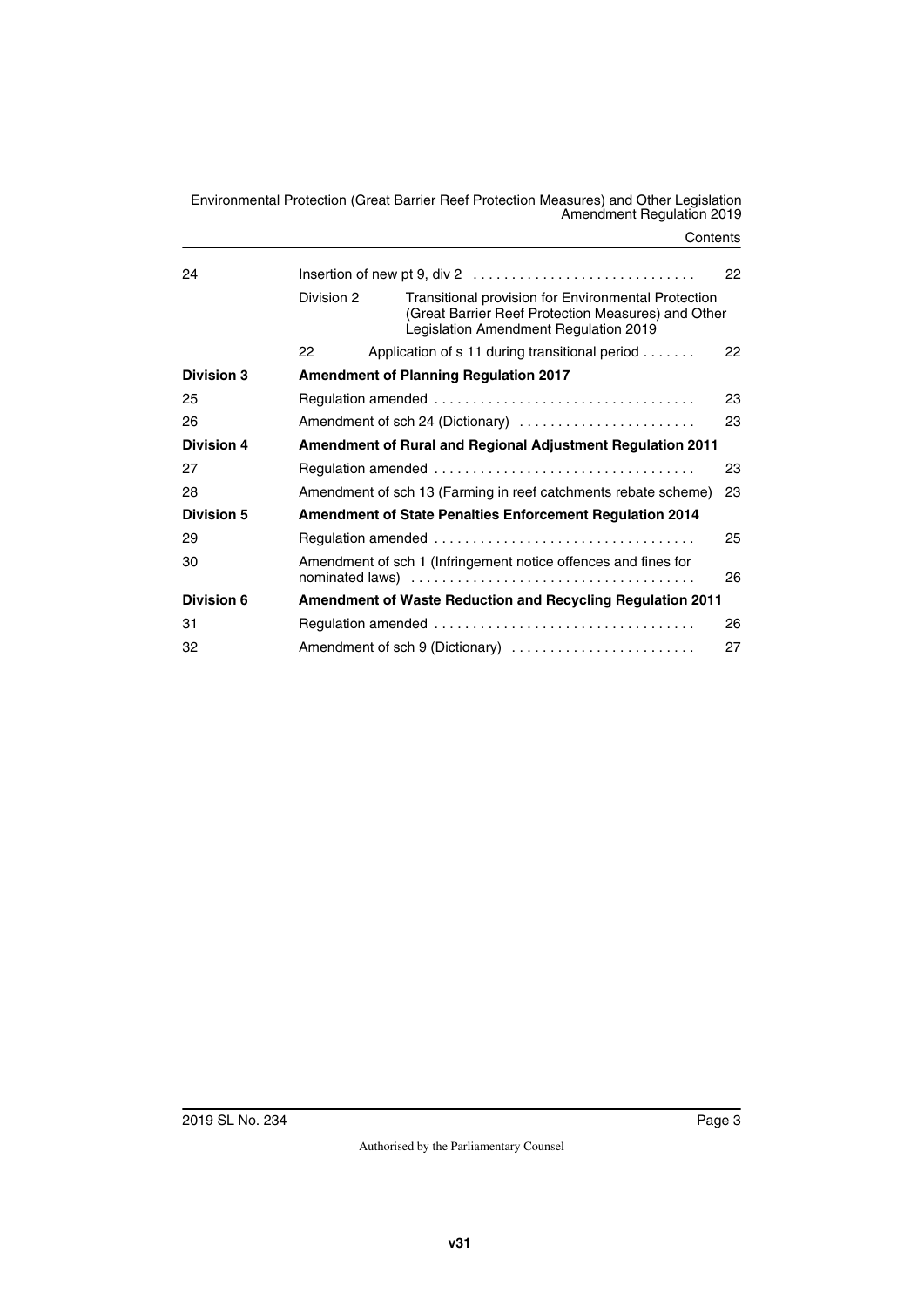Part 1 Preliminary

<span id="page-3-0"></span>[s 1]

# **Part 1** Preliminary

# <span id="page-3-2"></span>**1 Short title**

<span id="page-3-3"></span><span id="page-3-1"></span>This regulation may be cited as the *Environmental Protection (Great Barrier Reef Protection Measures) and Other Legislation Amendment Regulation 2019*.

# <span id="page-3-4"></span>**2 Commencement**

<span id="page-3-7"></span><span id="page-3-5"></span>This regulation commences on 1 December 2019.

# <span id="page-3-6"></span>**Part 2 Amendment of Environmental Protection Regulation 2019**

# <span id="page-3-8"></span>**3 Regulation amended**

<span id="page-3-9"></span>This part amends the *Environmental Protection Regulation 2019*.

# <span id="page-3-10"></span>**4 Insertion of new ch 2A**

<span id="page-3-11"></span>After section 12—

<span id="page-3-12"></span>*insert—*

# <span id="page-3-13"></span>**Chapter 2A Great Barrier Reef catchment**

# <span id="page-3-15"></span><span id="page-3-14"></span>**12A Great Barrier Reef catchment—Act, s 75**

For section 75(1) of the Act, the map held by the department called 'Great Barrier Reef catchment and river basins' and dated 23 August 2018 is prescribed.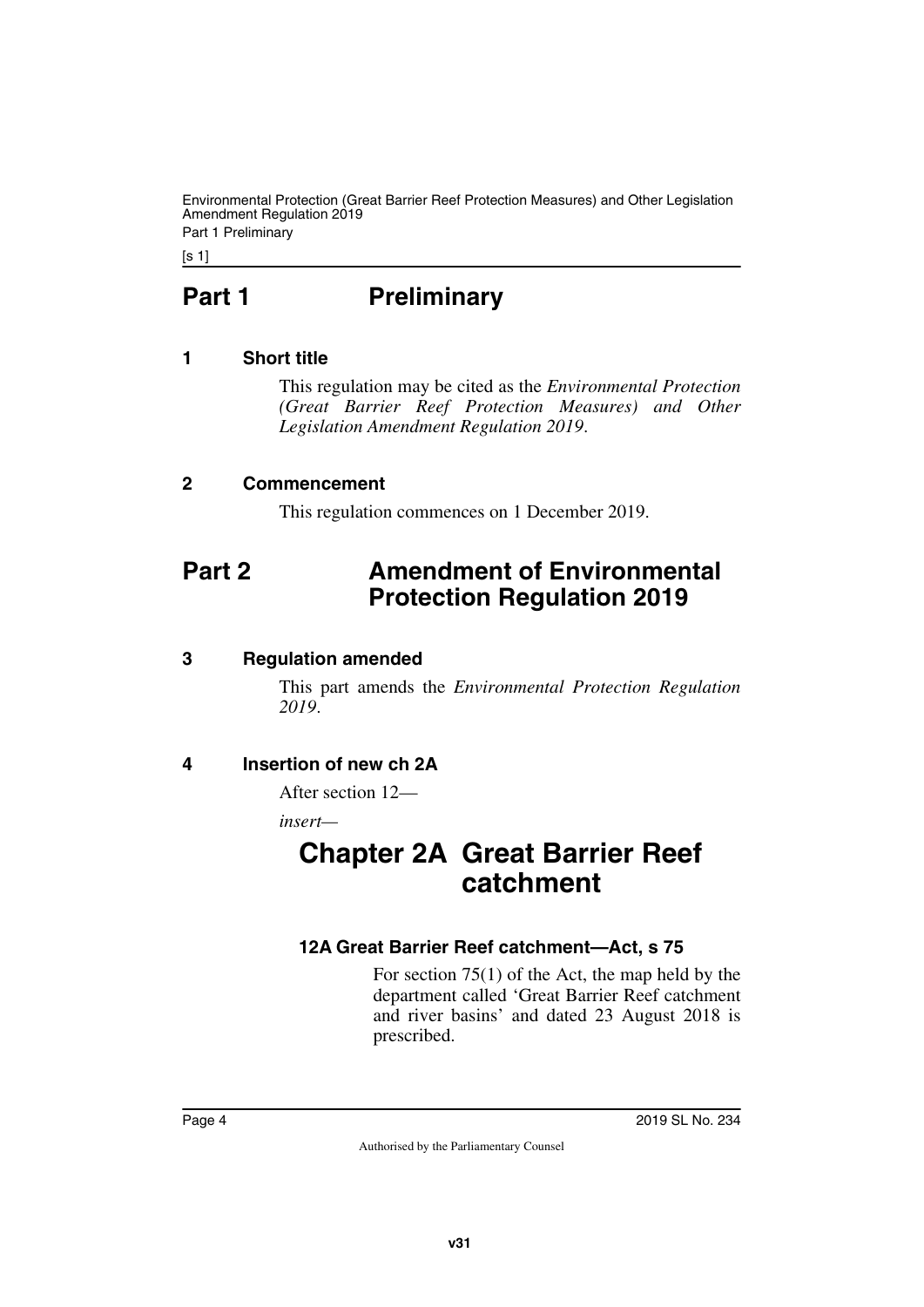[s 5]

# <span id="page-4-1"></span><span id="page-4-0"></span>**12B Lots taken to be in particular river basins**

- (1) For the purpose of applying this regulation, or an agricultural ERA standard approved under this regulation, all the land in a lot is taken to be in a particular river basin if more than 50% of the lot is in the basin.
- (2) In this section—

*lot* means—

- (a) a lot under the *Land Title Act 1994*; or
- (b) a separate, distinct parcel of land for which an interest is recorded in a register under the *Land Act 1994*.

# <span id="page-4-2"></span>**5 Renumbering of ss 12A to 20**

<span id="page-4-3"></span>Sections 12A to 20—

<span id="page-4-5"></span>*renumber* as sections 13 to 22.

# <span id="page-4-4"></span>**6 Replacement of ch 3, pt 2**

Chapter 3, part 2—

<span id="page-4-6"></span>*omit, insert—*

# <span id="page-4-7"></span>**Part 2 Agricultural ERAs**

# <span id="page-4-9"></span><span id="page-4-8"></span>**Division 1 Prescribed methodologies for agricultural ERA standards**

#### <span id="page-4-11"></span><span id="page-4-10"></span>**23 Prescribed methodologies for cultivation of bananas—Act, s 81**

(1) This section prescribes, for section 81(6) of the Act, definition *prescribed methodology*, the methodology for working out the amount of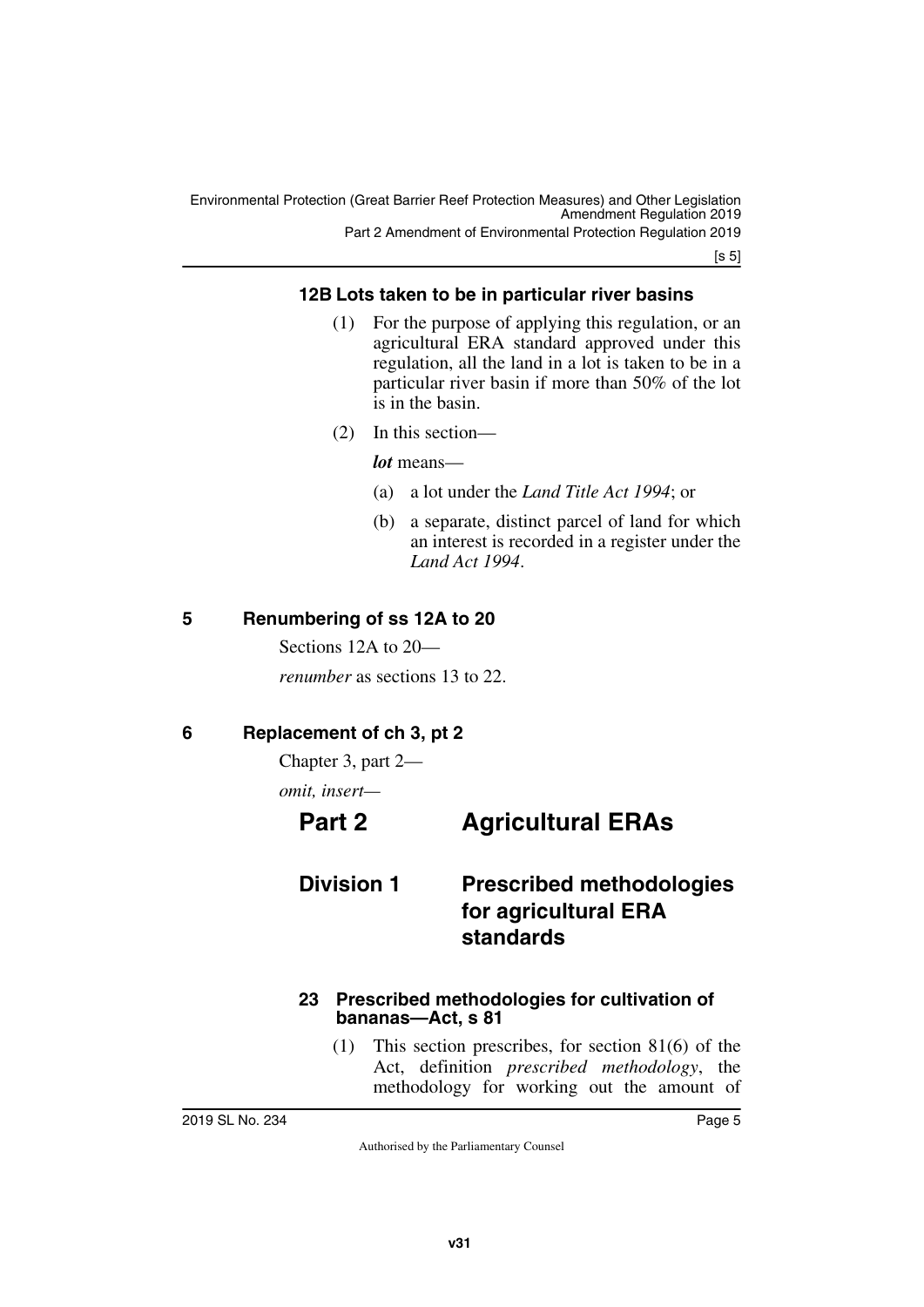Part 2 Amendment of Environmental Protection Regulation 2019

[s 6]

nitrogen and phosphorus to be applied to a crop, plant or soil without exceeding the needs of the crop or plant, or a plant in the soil, for the cultivation of bananas.

(2) The methodology is the methodology stated in the document called 'Farming in Reef catchments; Prescribed methodology for banana cultivation' published on the department's website.

### <span id="page-5-1"></span><span id="page-5-0"></span>**24 Prescribed methodologies for cultivation of sugarcane—Act, s 81**

- (1) This section prescribes, for section 81(6) of the Act, definition *prescribed methodology*, the methodology for each of the following for the cultivation of sugarcane—
	- (a) working out the amount of nitrogen and phosphorus to be applied to a crop, plant or soil without exceeding the needs of the crop or plant, or a plant in the soil;
	- (b) conducting tests of soil.
- (2) The methodology for a matter mentioned in subsection (1) is the methodology for the matter stated in the document called 'Farming in Reef catchments; Prescribed methodology for sugarcane cultivation' published on the department's website.

# <span id="page-5-3"></span><span id="page-5-2"></span>**Division 2 Agricultural ERA advice**

# <span id="page-5-5"></span><span id="page-5-4"></span>**25 Summary of tailored advice—Act, s 86**

- (1) This section prescribes, for section 86(3)(f) of the Act, the details that must be included in a summary of tailored advice.
- (2) If the advice makes a recommendation about the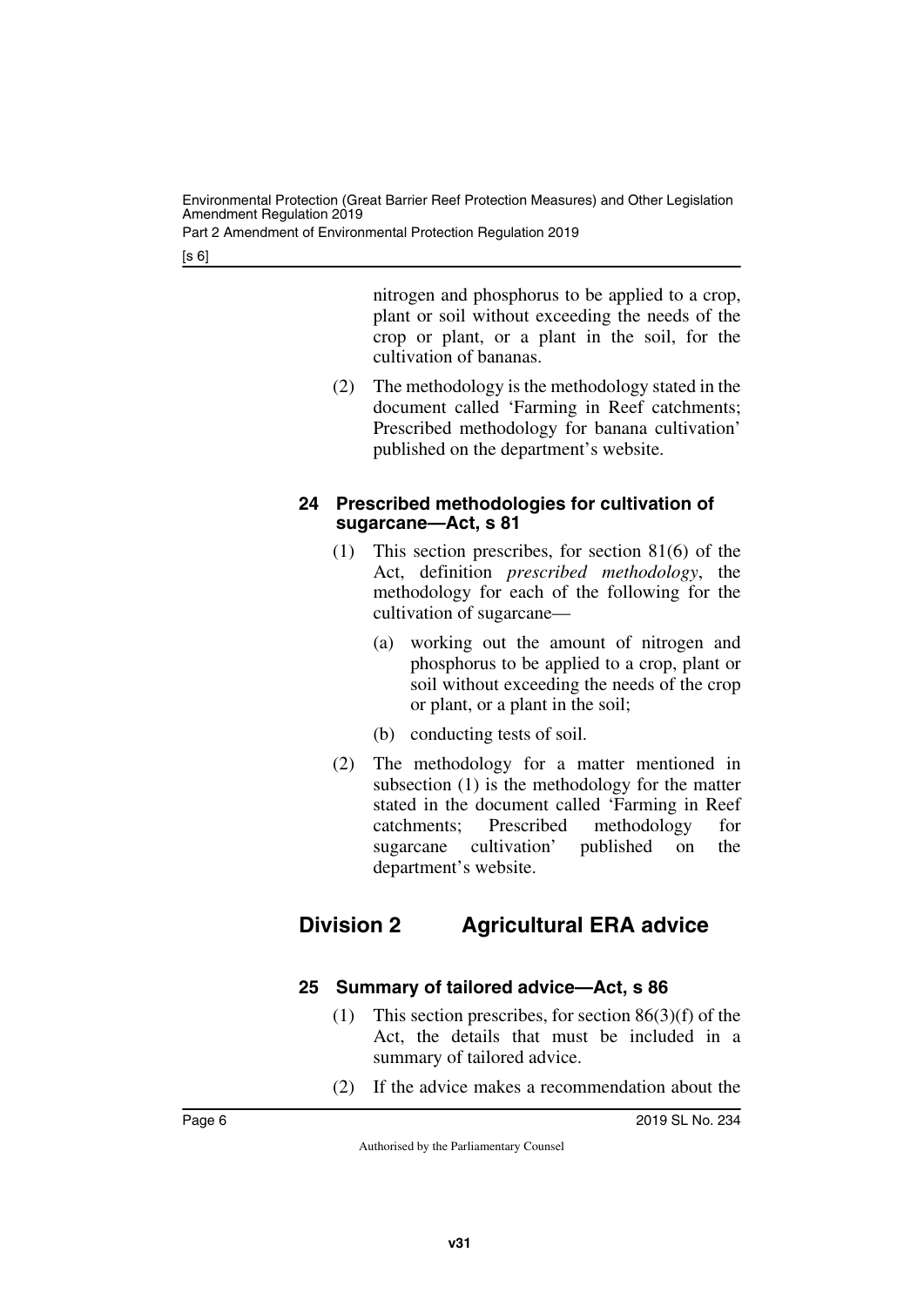Part 2 Amendment of Environmental Protection Regulation 2019

[s 7]

application of a fertiliser product, the details are—

- (a) the name, or a description, of the product; and
- (b) the application rate recommended for the product; and
- (c) the method of application recommended for the product; and
- (d) the timing and frequency of application recommended for the product.
- (3) In this section—

*fertiliser product* means a product that is, or contains, nitrogen or phosphorous.

# <span id="page-6-0"></span>**7 Amendment of s 35 (Matters to be complied with for environmental management decisions)**

<span id="page-6-1"></span>(1) Section 35(3), after 'prescribed ERA,'—

*insert—*

other than the prescribed ERA mentioned in schedule 2, section 13A,

(2) Section 35—

*insert—*

- (4) For an environmental management decision relating to the prescribed ERA mentioned in schedule 2, section 13A, the administering authority making the decision must—
	- (a) carry out an environmental objective assessment against the environmental objectives for water and groundwater mentioned in schedule 8, part 3, division 1, to the extent the performance outcomes for the environmental objectives relate to fine sediment, or dissolved inorganic nitrogen,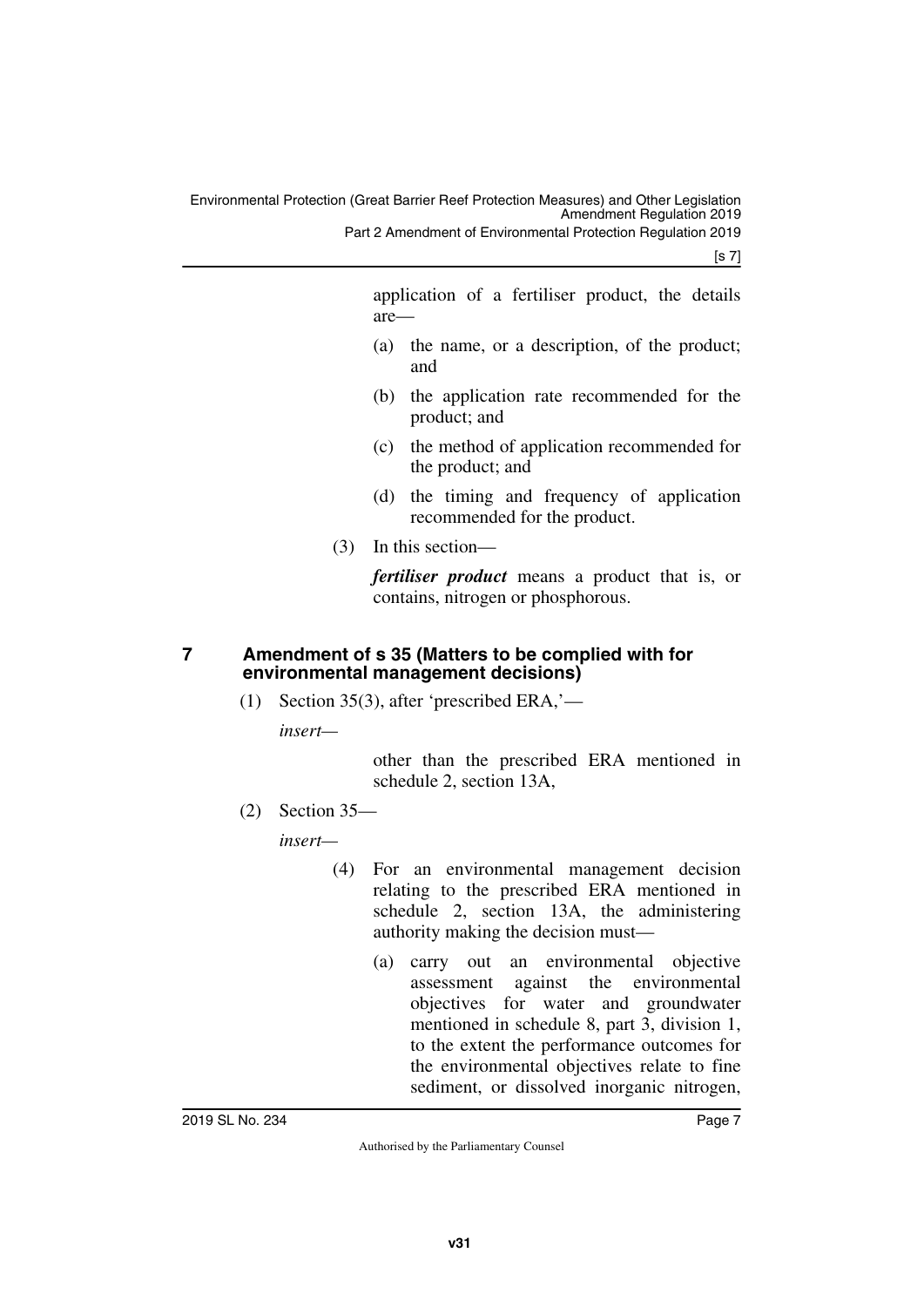Part 2 Amendment of Environmental Protection Regulation 2019

[s 8]

entering the water of the Great Barrier Reef; and

- (b) consider each environmental value, declared under this regulation, to the extent the value relates to fine sediment, or dissolved inorganic nitrogen, entering the water of the Great Barrier Reef; and
- (c) if the activity is to be carried out in a strategic environmental area—consider the impacts of the activity on each environmental attribute for the area under the *Regional Planning Interests Act 2014*, to the extent the attribute relates to fine sediment, or dissolved inorganic nitrogen, entering the water of the Great Barrier Reef; and
- (d) consider each of the following matters under a relevant environmental protection policy, to the extent the matter relates to fine sediment, or dissolved inorganic nitrogen, entering the water of the Great Barrier Reef—
	- (i) the management hierarchy;
	- (ii) environmental values;
	- (iii) quality objectives;
	- (iv) the management intent.

# <span id="page-7-0"></span>**8 Insertion of new s 41AA**

<span id="page-7-1"></span>After section 41—

*insert—*

#### <span id="page-7-3"></span><span id="page-7-2"></span>**41AA Release of particular contaminants to Great Barrier Reef catchment waters and other waters**

(1) This section applies to the administering authority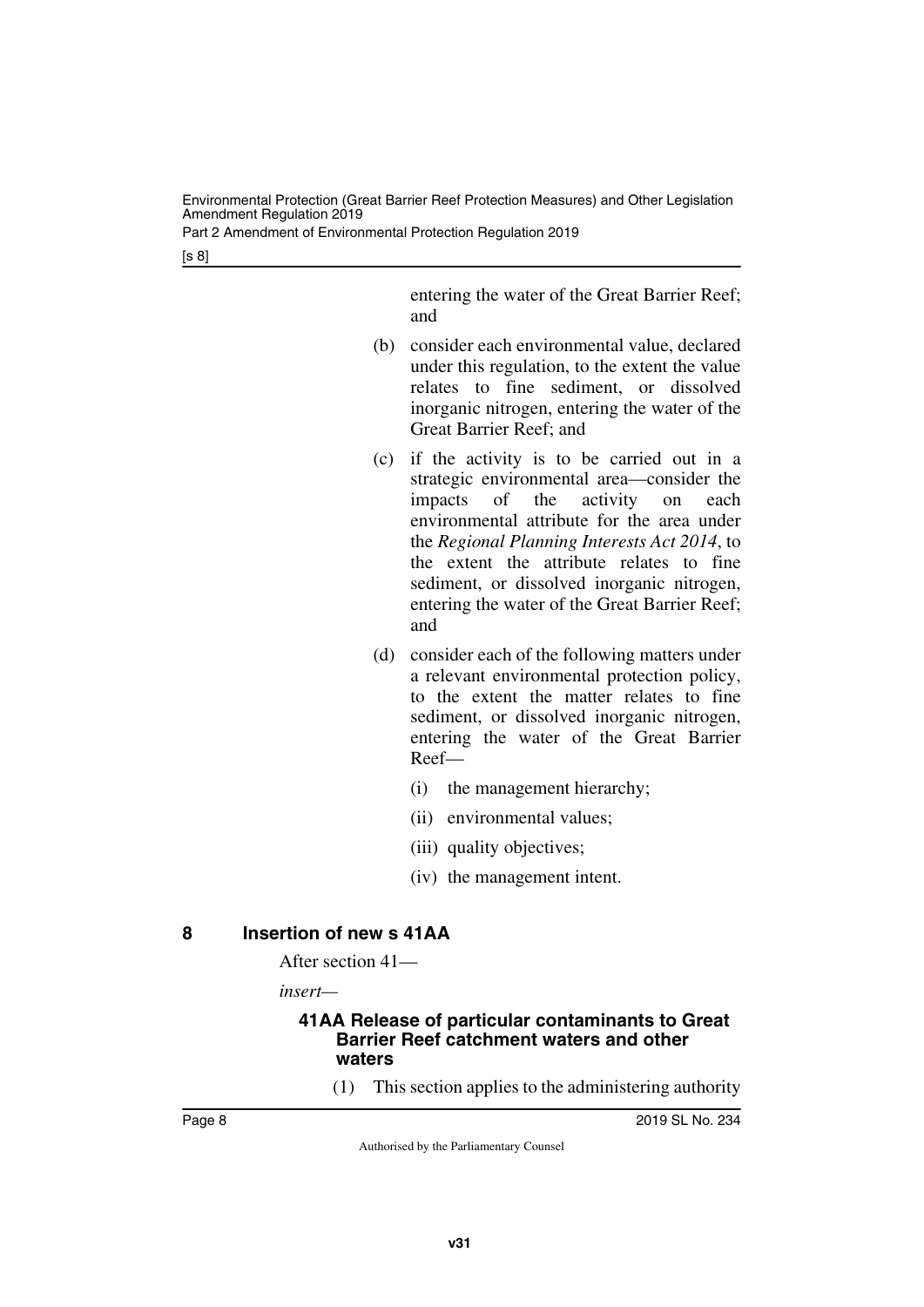Part 2 Amendment of Environmental Protection Regulation 2019

[s 8]

for making an environmental management decision relating to an activity (the *relevant activity*) that is, or will be, carried out in—

- (a) the Great Barrier Reef catchment; or
- (b) the coastal waters of the State that are between the following geodesic lines—
	- (i) a line running north from the point that is the most northern coastline of the State in the Great Barrier Reef catchment;
	- (ii) a line running east from the point that is the most southern coastline of the State in the Great Barrier Reef catchment.
- (2) However, this section does not apply to—
	- (a) a prescribed ERA mentioned in schedule 2, section 16, to the extent the activity is dredging in waters mentioned in subsection  $(1)(b)$ ; or
	- (b) a prescribed ERA mentioned in schedule 2, section 13A.
- (3) The administering authority must refuse to grant the application if the authority considers the relevant activity will, or may, have a residual impact.
- (4) A *residual impact* of a relevant activity is the presence of fine sediment, or dissolved inorganic nitrogen, in Great Barrier Reef catchment waters, or waters mentioned in subsection (1)(b), that—
	- (a) was released to the water because of the relevant activity; and
	- (b) remains, or will or is likely to remain, (whether temporarily or permanently) in the water despite mitigation measures for the relevant activity.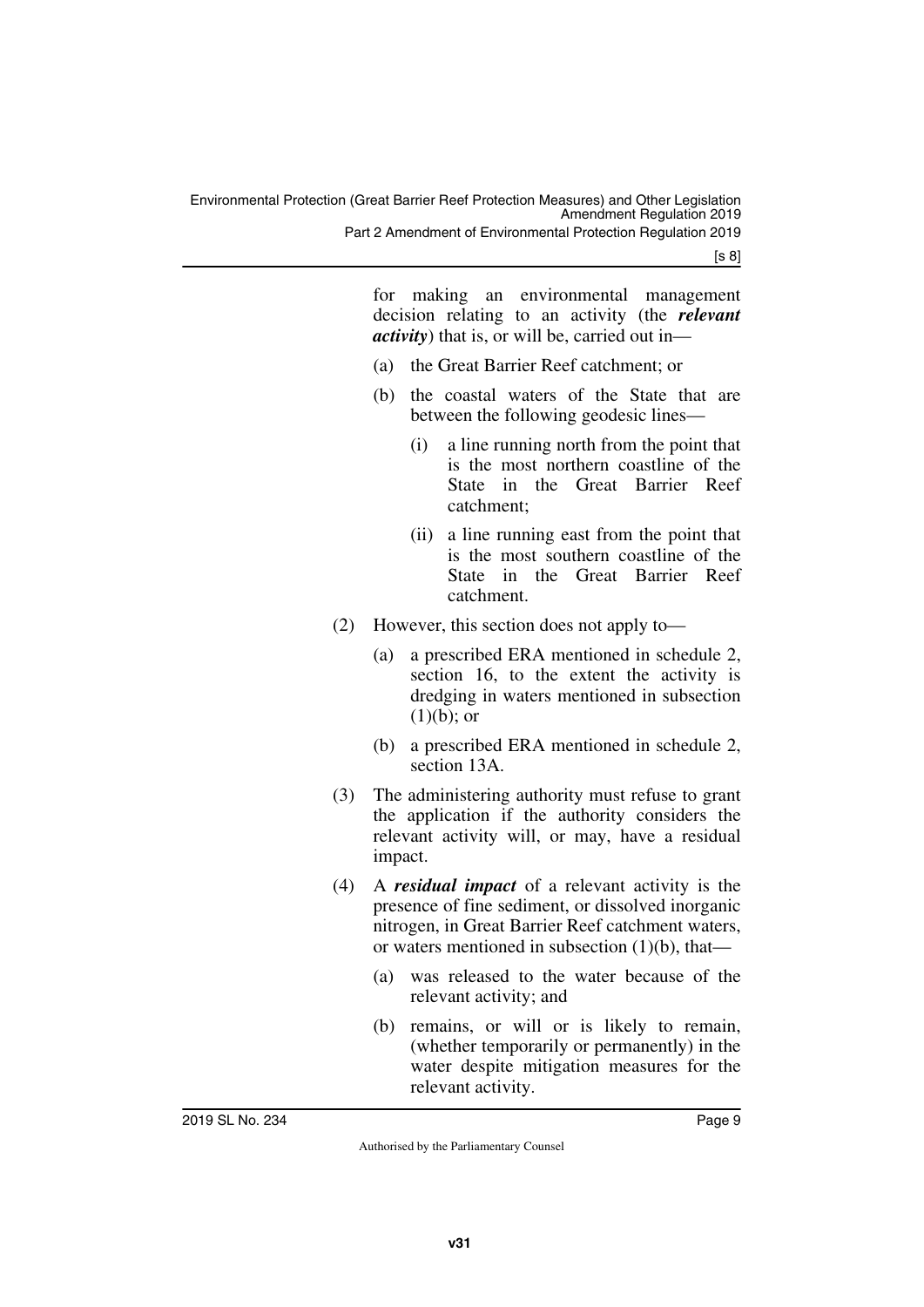Part 2 Amendment of Environmental Protection Regulation 2019

[s 9]

- (5) A *mitigation measure*, for a relevant activity, is a measure carried out to avoid or minimise the release of fine sediment, or dissolved inorganic nitrogen, to Great Barrier Reef catchment waters, or waters mentioned in subsection (1)(b), because of the relevant activity being carried out.
- (6) In this section—

*Great Barrier Reef catchment waters* means water in—

- (a) a river in the Great Barrier Reef catchment; or
- (b) a tributary of a river mentioned in paragraph (a).

### <span id="page-9-1"></span><span id="page-9-0"></span>**9 Amendment of s 183 (Holders of particular environmental authorities exempt from annual fee)**

Section  $183(1)$ —

*omit, insert—*

- (1) This section applies to the holder of an environmental authority for—
	- (a) mining activities that are eligible ERAs for only 1 of the following activities—
		- (i) an environmentally relevant activity carried out for the sole purpose of maintaining a State heritage place or a National heritage place;
		- (ii) dimension stone mining for the sole purpose of constructing or maintaining a war grave; or
	- (b) a prescribed ERA mentioned in schedule 2, section 13A.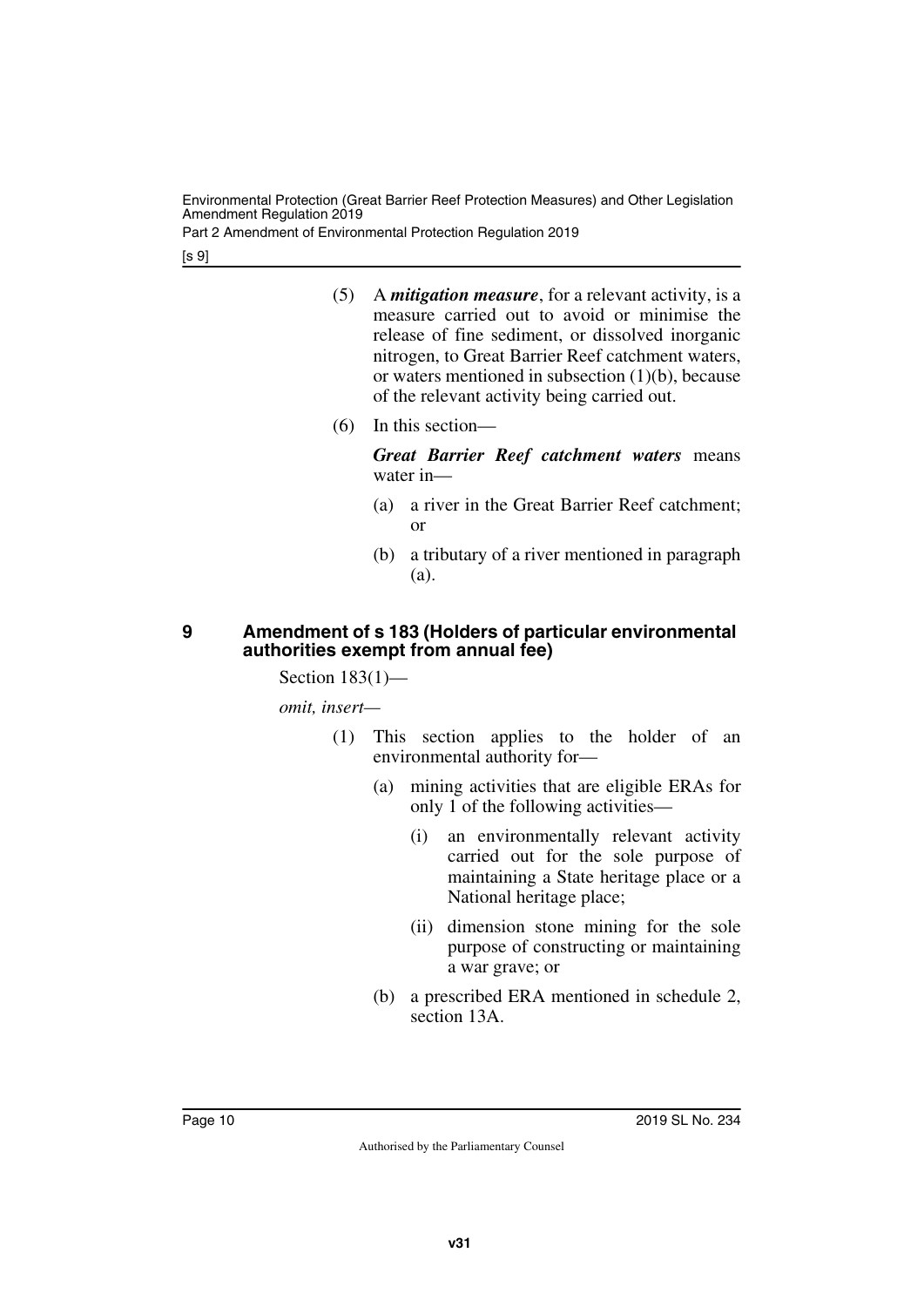# <span id="page-10-0"></span>**10 Insertion of new ch 11, pt 4**

<span id="page-10-1"></span>Chapter 11—

<span id="page-10-2"></span>*insert—*

# <span id="page-10-3"></span>**Part 4 Transitional provisions for Environmental Protection (Great Barrier Reef Protection Measures) and Other Legislation Amendment Regulation 2019**

# <span id="page-10-5"></span><span id="page-10-4"></span>**214 Application of s 41AA during transitional period**

- (1) Section 41AA does not apply in relation to an application made under the Act if the application was made before the transitional period ends.
- (2) In this section—

*transitional period* means the period that starts on the commencement and ends 1 year after the commencement.

# <span id="page-10-7"></span><span id="page-10-6"></span>**215 Application of sch 2, pt 2A generally**

- (1) Schedule 2, part 2A does not apply during the transitional period.
- (2) Also, after the end of the transitional period, schedule 2, part 2A does not apply to premises to which a development approval attaches, while the development approval is in effect, if the development approval—
	- (a) was in effect immediately before the commencement; and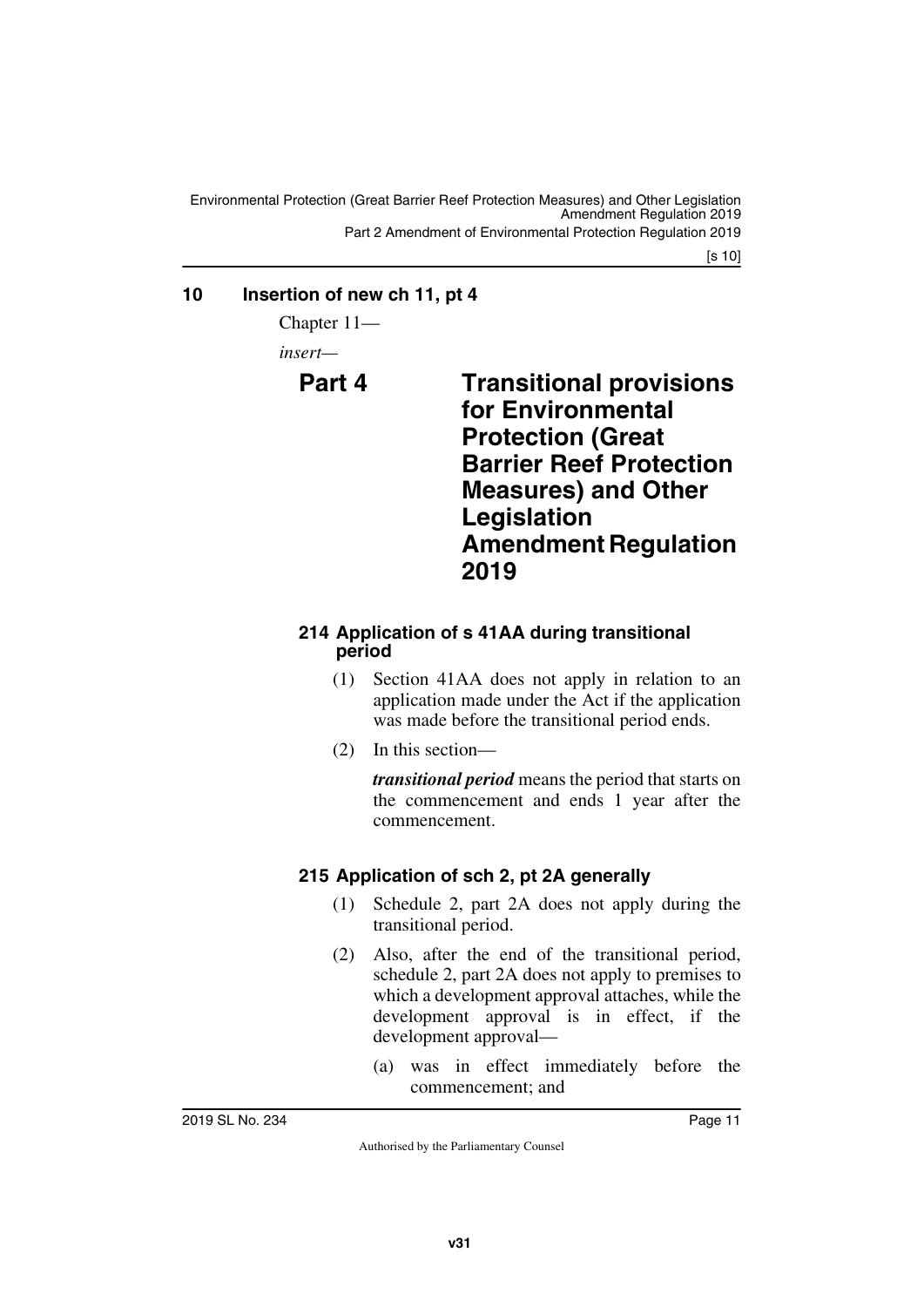Part 2 Amendment of Environmental Protection Regulation 2019

[s 10]

- (b) is for-
	- (i) operational work that is high value agriculture clearing or irrigated high value agriculture clearing; or
	- (ii) a material change of use of premises that involves high value agriculture clearing or irrigated high value agriculture clearing.
- (3) In this section—

*development approval* see the *Planning Act 2016*, schedule 2.

*high value agriculture clearing* means high value agriculture clearing within the meaning of the *Vegetation Management Act 1999* immediately before 8 March 2018.

*irrigated high value agriculture clearing* means irrigated high value agriculture clearing within the meaning of the *Vegetation Management Act 1999* immediately before 8 March 2018.

*material change of use*, of premises, see the *Planning Act 2016*, schedule 2.

*operational work* see the *Planning Act 2016*, schedule 2.

*premises* see the *Planning Act 2016*, schedule 2.

*transitional period* means the period that starts on the commencement and ends 6 months after the commencement.

### <span id="page-11-1"></span><span id="page-11-0"></span>**216 Application of sch 2, pt 2A to activities on particular land**

- (1) This section applies in relation to land if—
	- (a) the cultivation of crops or horticulture—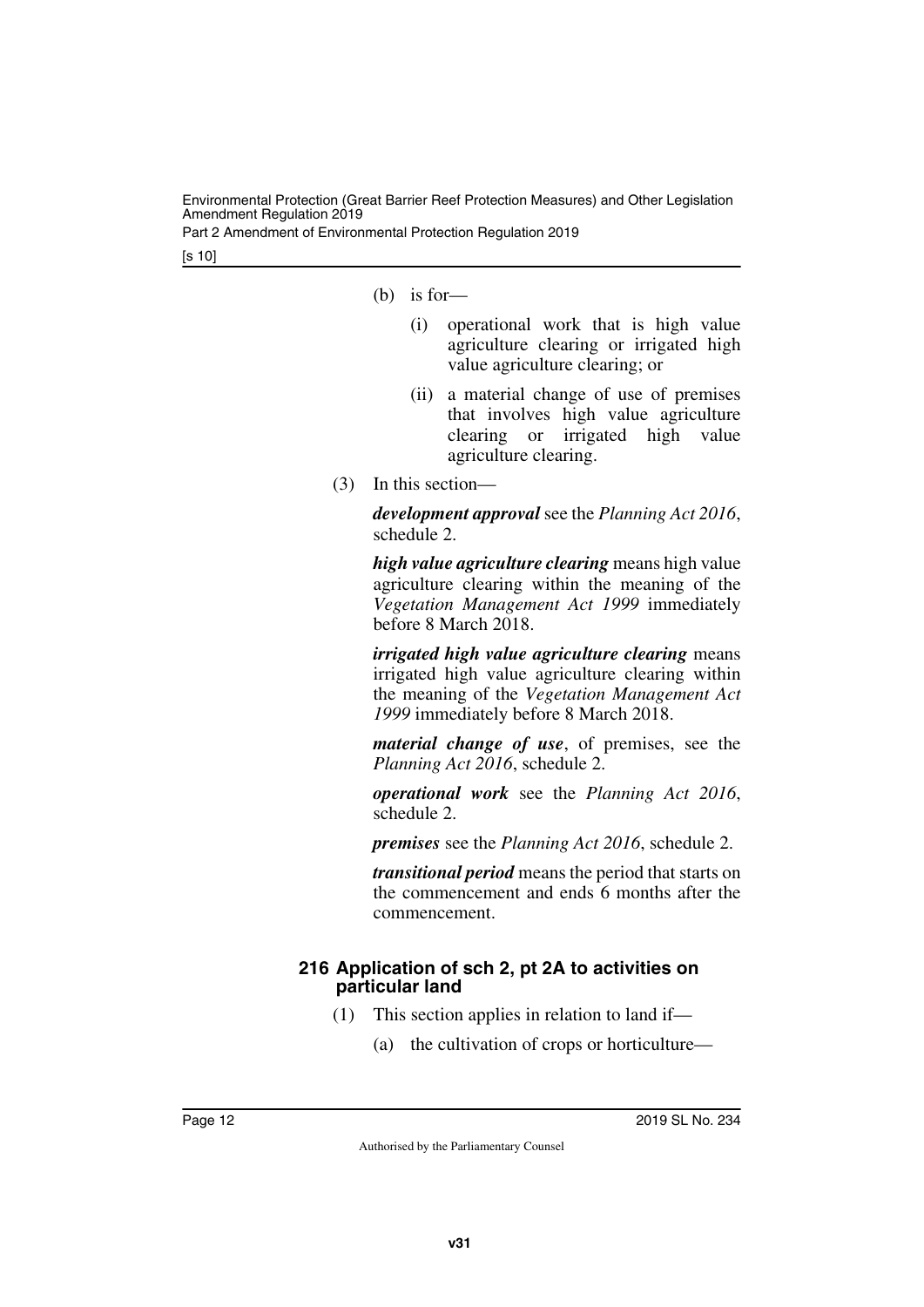Part 2 Amendment of Environmental Protection Regulation 2019

[s 11]

- (i) was carried out on the land, on a commercial basis, at any time during the 3 years before the commencement; and
- (ii) immediately before the commencement, was no longer carried out on the land; and
- (b) schedule 2, section 13A(3) does not apply in relation to the land.
- (2) During the transitional period, a reference to land in schedule 2, section 13A(1) does not include the land mentioned in subsection (1).
- (3) An activity mentioned in subsection (1)(a) includes preparatory work for the activity.
- (4) In this section—

*preparatory work*, for an activity, see schedule 2, section 13A(7), definition *preparatory work*.

*transitional period* means the period that starts on the commencement and ends 5 years after the commencement.

### <span id="page-12-1"></span><span id="page-12-0"></span>**11 Amendment of sch 2 (Prescribed ERAs and aggregate environmental scores)**

(1) Schedule 2, authorising provision, 'sections 13 and 17'—

*omit, insert—*

sections 15 and 19

(2) Schedule 2—

*insert—*

# **Part 2A Cropping and horticulture activities**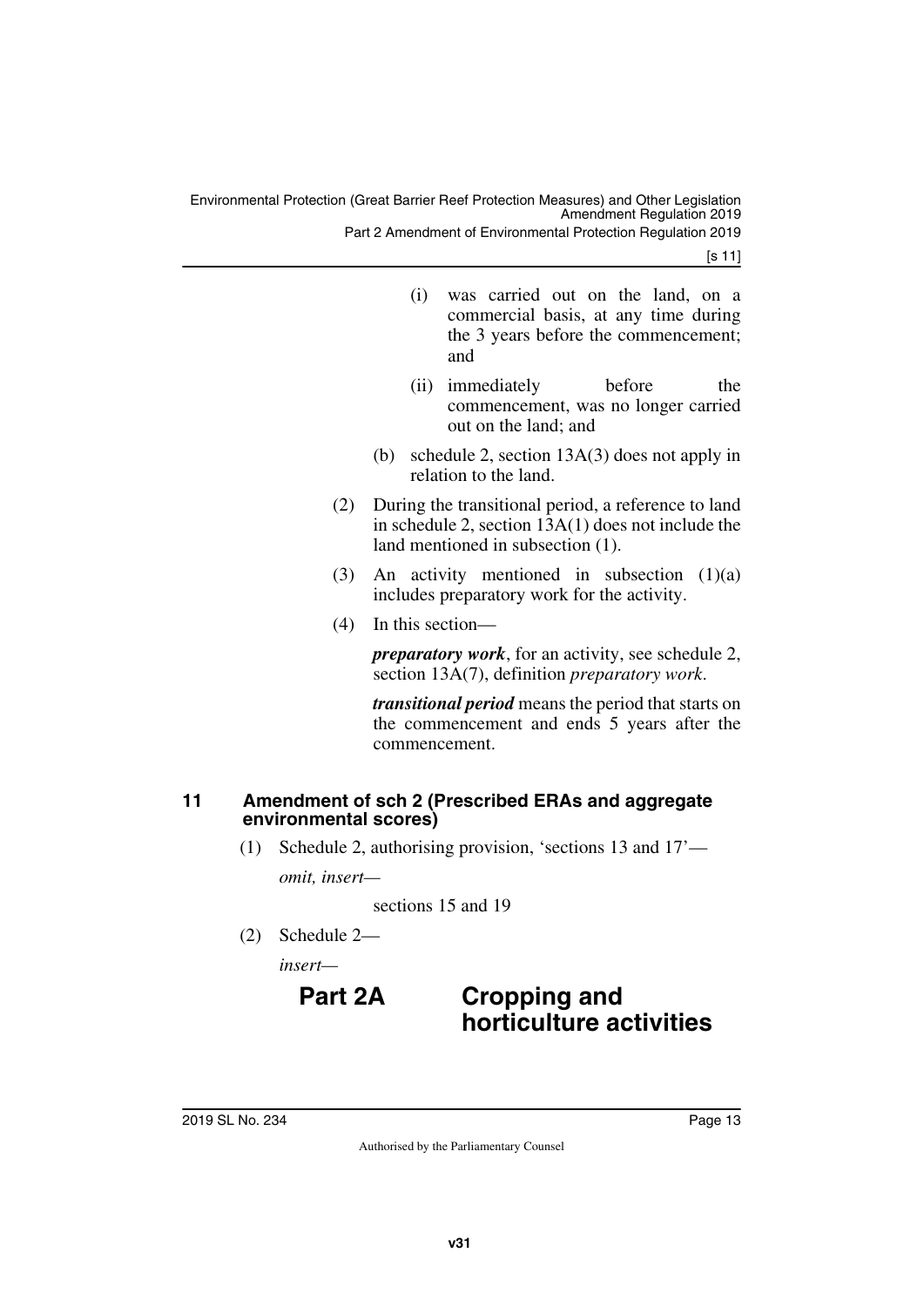Part 2 Amendment of Environmental Protection Regulation 2019

[s 11]

#### **13A Commercial cropping and horticulture in Great Barrier Reef catchment**

- (1) Commercial cropping and horticulture (the *relevant activity*) consists of the cultivation of 1 or more crops, or horticulture carried out—
	- (a) on a least 5ha of land in the Great Barrier Reef catchment, whether or not the land is contiguous; and
	- (b) on a commercial basis, whether or not as a single enterprise; and
	- (c) if the crop cultivation or horticulture is carried out on land in more than 1 river basin—as a single enterprise on at least 5ha of land in at least 1 river basin, whether or not the land is contiguous.
- (2) The relevant activity includes preparatory work for the crop cultivation or horticulture.
- (3) Without limiting subsection  $(1)(c)$ , an activity, or more than 1 activity, is carried out as a single enterprise if the activity or activities are carried out—
	- (a) by the same person; and
	- (b) on 1 or more parcels of land—
		- (i) of which the person is the owner; or
		- (ii) under an arrangement about the use of the land with the owner of the land.
- (4) The relevant activity does not include crop cultivation or horticulture (the *current activity*) if the land on which the current activity is carried out was used to carry out crop cultivation or horticulture, on a commercial basis, for—
	- (a) at least 3 of the 10 years before the current activity was started on the land, whether or not the years were consecutive; and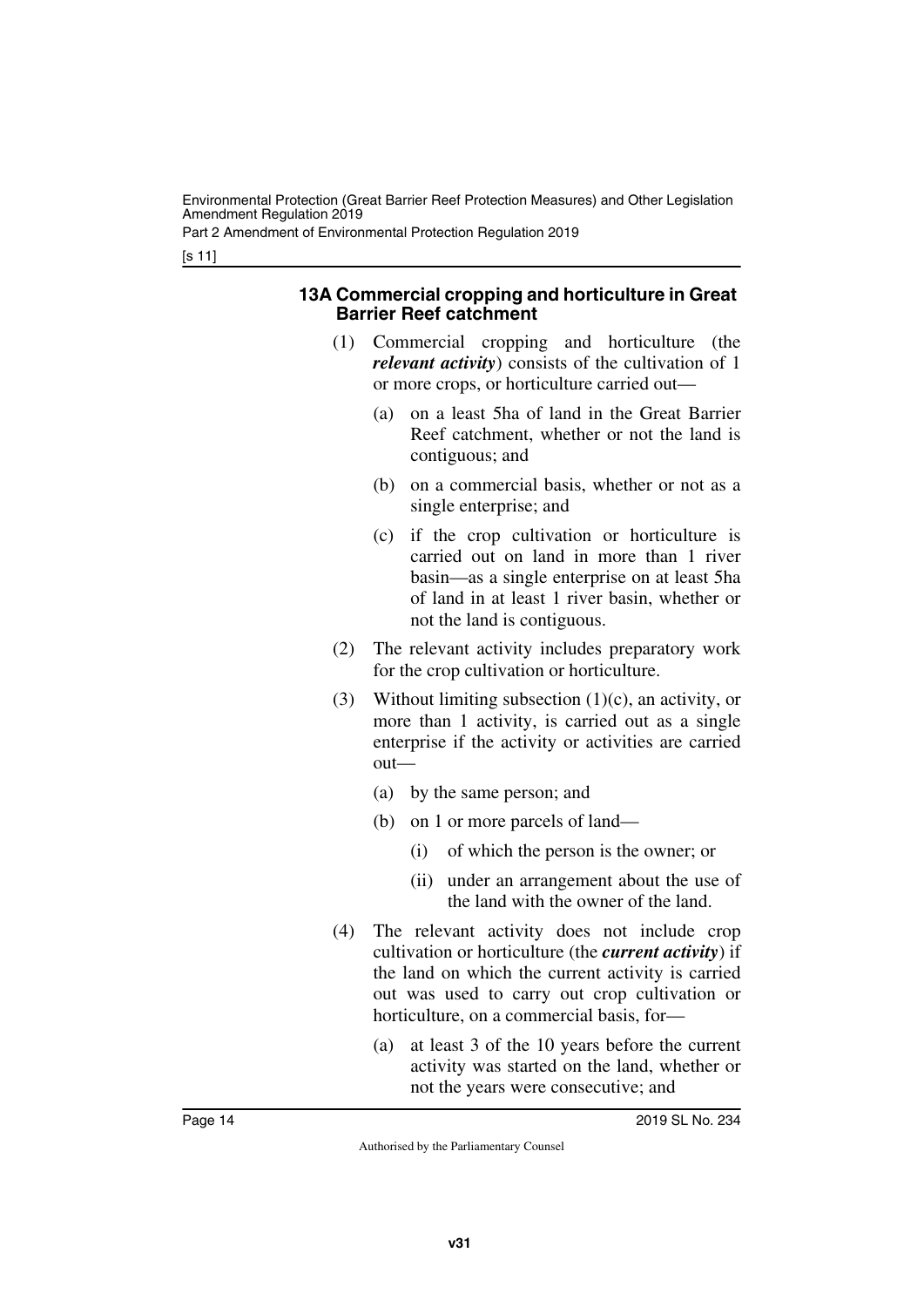|     | (b) | at least 1 of the 5 years before the current<br>activity was started on the land.                                                                                                                                       |
|-----|-----|-------------------------------------------------------------------------------------------------------------------------------------------------------------------------------------------------------------------------|
| (5) |     | Also, the relevant activity does not include—                                                                                                                                                                           |
|     | (a) | crop cultivation or horticulture using a<br>closed system that prevents fine sediment,<br>or dissolved inorganic nitrogen, from being<br>released on to land, or into water, in the<br>Great Barrier Reef catchment; or |
|     |     | Example—                                                                                                                                                                                                                |
|     |     | hydroponics where water is recycled on site                                                                                                                                                                             |
|     | (b) | the cultivation of trees in the following<br>areas-                                                                                                                                                                     |
|     |     | a State forest, timber reserve or forest<br>(i)<br>consent area within the meaning of the<br><i>Forestry Act 1959</i> ; or                                                                                              |
|     |     | a forest entitlement area within the<br>(ii)<br>meaning of the <i>Land Act 1994</i> ; or                                                                                                                                |
|     | (c) | a forest practice within the meaning of the<br>Vegetation Management Act 1999; or                                                                                                                                       |
|     | (d) | preparatory work for an activity mentioned<br>in paragraph $(a)$ , $(b)$ or $(c)$ .                                                                                                                                     |
| (6) |     | In the following table, the aggregate                                                                                                                                                                                   |

(6) In the following table, the aggregate environmental score for the relevant activity is the score stated opposite the threshold within which the activity is carried out.

| <b>Threshold</b>                   | Aggregate<br>environmental<br><b>Iscore</b> | 13 |
|------------------------------------|---------------------------------------------|----|
| carrying out the relevant activity | no score                                    |    |

(7) In this section—

*building work* see the *Planning Act 2016*, schedule 2.

*drainage work* see the *Plumbing and Drainage*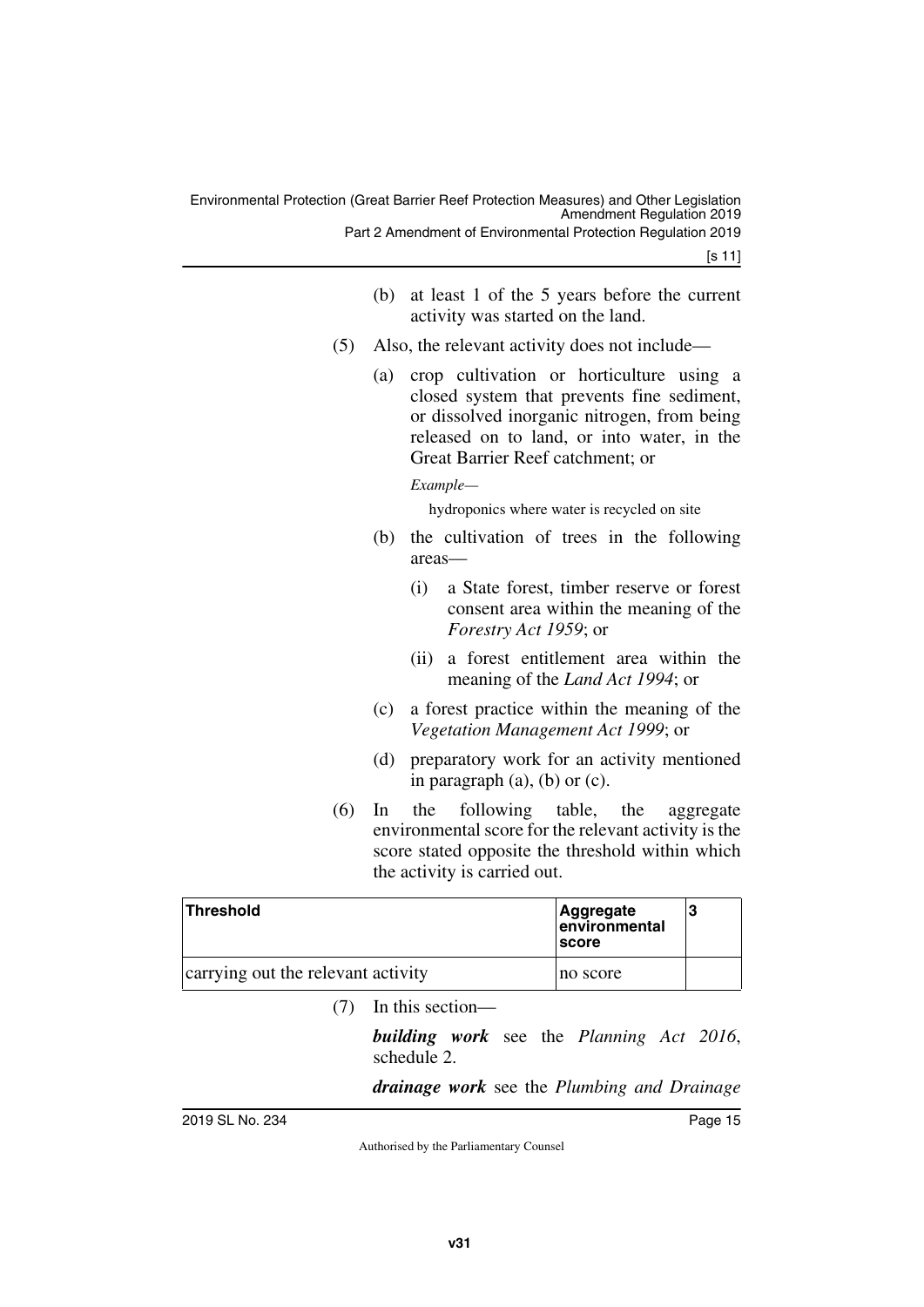Part 2 Amendment of Environmental Protection Regulation 2019

[s 12]

*Act 2018*, schedule 1.

*plumbing work* see the *Plumbing and Drainage Act 2018*, schedule 1.

*preparatory work*, for an activity, means work, other than building work, plumbing work or drainage work, carried out to prepare land for the activity, including, for example—

- (a) excavating or filling the land; or
- (b) clearing or destroying vegetation on the land; or
- (c) ploughing the land, or otherwise preparing soil on the land for planting; or
- (d) other work in, on, over or under the land that materially affects the land or its use.

#### <span id="page-15-1"></span><span id="page-15-0"></span>**12 Amendment of sch 3 (Aggregate environmental scores for particular resource activities)**

Schedule 3, authorising provision, 'section 13(2)'—

*omit, insert—*

section 15(2)

### <span id="page-15-2"></span>**13 Amendment of sch 4 (Scheduled areas)**

<span id="page-15-3"></span>Schedule 4, authorising provision, 'section 14'—

*omit, insert—*

section 16

# <span id="page-15-4"></span>**14 Amendment of sch 7 (Approved ERA standards)**

<span id="page-15-5"></span>Schedule 7, before item 1—

*insert—*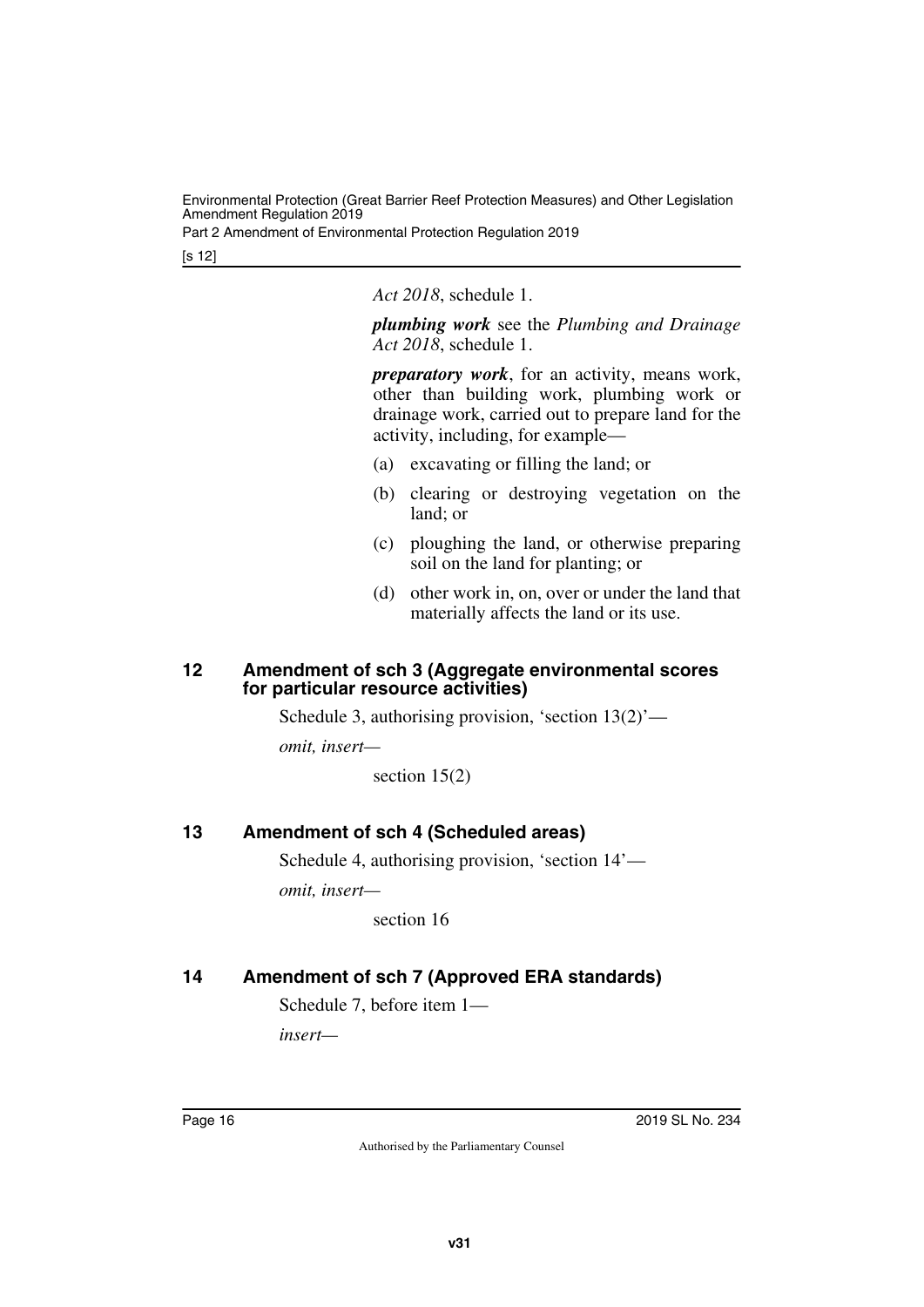Environmental Protection (Great Barrier Reef Protection Measures) and Other Legislation Amendment Regulation 2019 Part 2 Amendment of Environmental Protection Regulation 2019

[s 15]

# **Part 1 Agricultural ERA standards**

- 1 Agricultural ERA standard for banana cultivation – version 1
- 2 Agricultural ERA standard for beef cattle grazing – version 1
- 3 Agricultural ERA standard for sugarcane cultivation – version 1

# **Part 2 Other ERA standards**

# <span id="page-16-0"></span>**15 Amendment of sch 15 (Fees)**

- <span id="page-16-1"></span>(1) Schedule 15, part 2, item  $5(b)$  *omit, insert—*
- (b) for a site-specific application or variation application for the prescribed ERA mentioned in schedule 2, section 13A 872.70
- (c) for a site-specific application or variation application for another activity 666.00 plus 30% of the annual fee for the authority
	- the subject of the application

- (2) Schedule 15, part 2, item 8 *omit, insert—*
- 8 assessment fee for amendment application for environmental authority (Act, s 228(4))—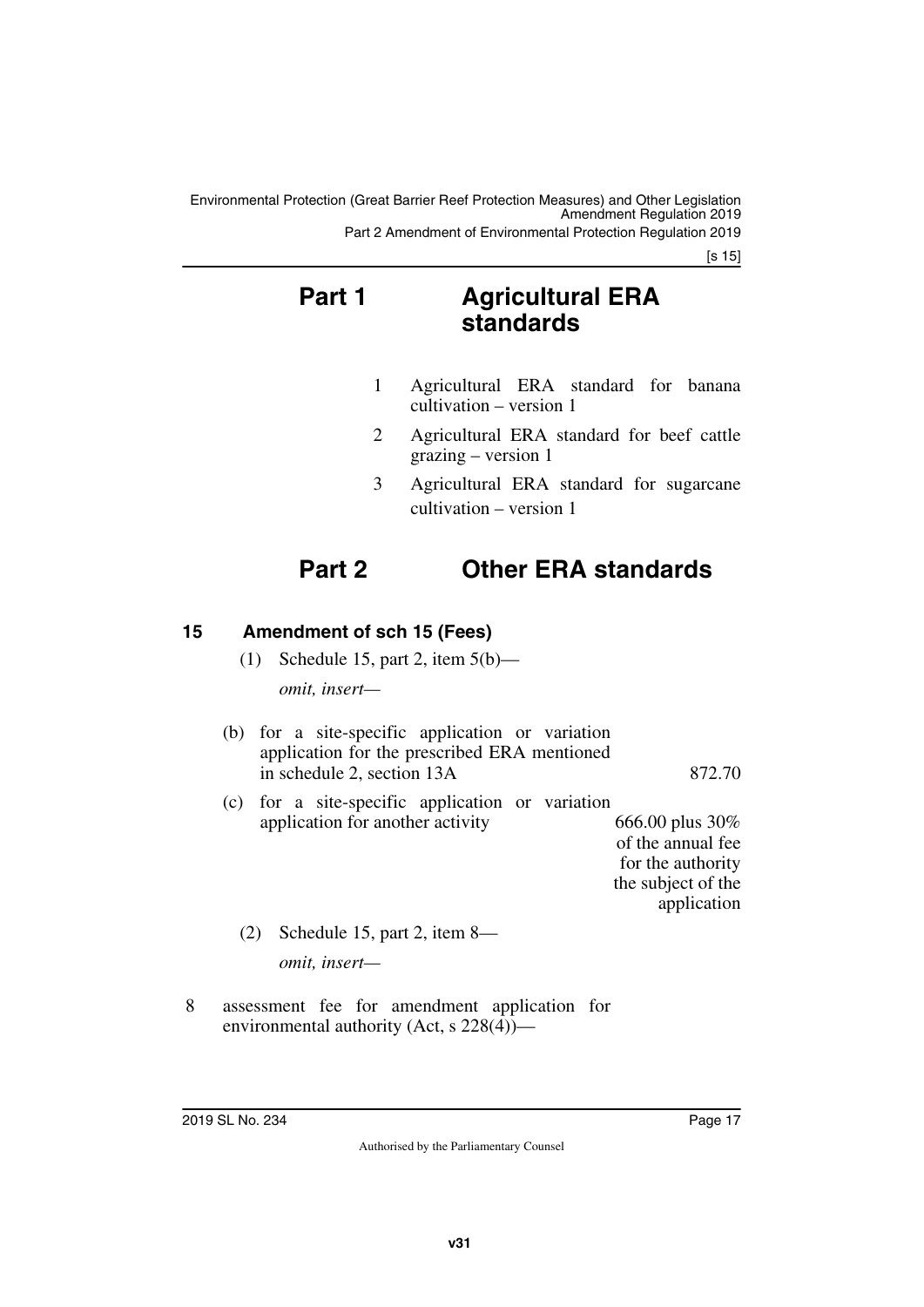|                                                                                                                                                                                                     |                    | [s 16] |
|-----------------------------------------------------------------------------------------------------------------------------------------------------------------------------------------------------|--------------------|--------|
| if the environmental authority is for a<br>prescribed ERA mentioned in schedule 2,<br>206.70                                                                                                        | (a)<br>section 13A |        |
| if the environmental authority is for another                                                                                                                                                       | (b)<br>$activity-$ |        |
| for an amendment of the environmental<br>$30\%$ of the<br>annual fee for<br>the authority the<br>subject of the<br>application                                                                      | (i)                |        |
| for an amendment of the environmental<br>authority and the PRCP schedule to which<br>the authority relates<br>$30\%$ of the<br>annual fee for<br>the authority the<br>subject of the<br>application | (ii)               |        |
| (iii) for an amendment of only the PRCP<br>schedule to which the environmental<br>$30\%$ of the<br>annual fee for<br>the authority to<br>which the $\mathsf{D}\mathsf{R}\mathsf{C}\mathsf{D}$       |                    |        |

Environmental Protection (Great Barrier Reef Protection Measures) and Other Legislation

Part 2 Amendment of Environmental Protection Regulation 2019

Amendment Regulation 2019

which the PRCP schedule the subject of the application relates

### <span id="page-17-0"></span>**16 Amendment of sch 19 (Dictionary)**

<span id="page-17-1"></span>(1) Schedule 19, part 2—

*insert—*

*river basin* see section 75(2) of the Act.

(2) Schedule 19, part 2, definition *aggregate environmental score*, 'section 13'—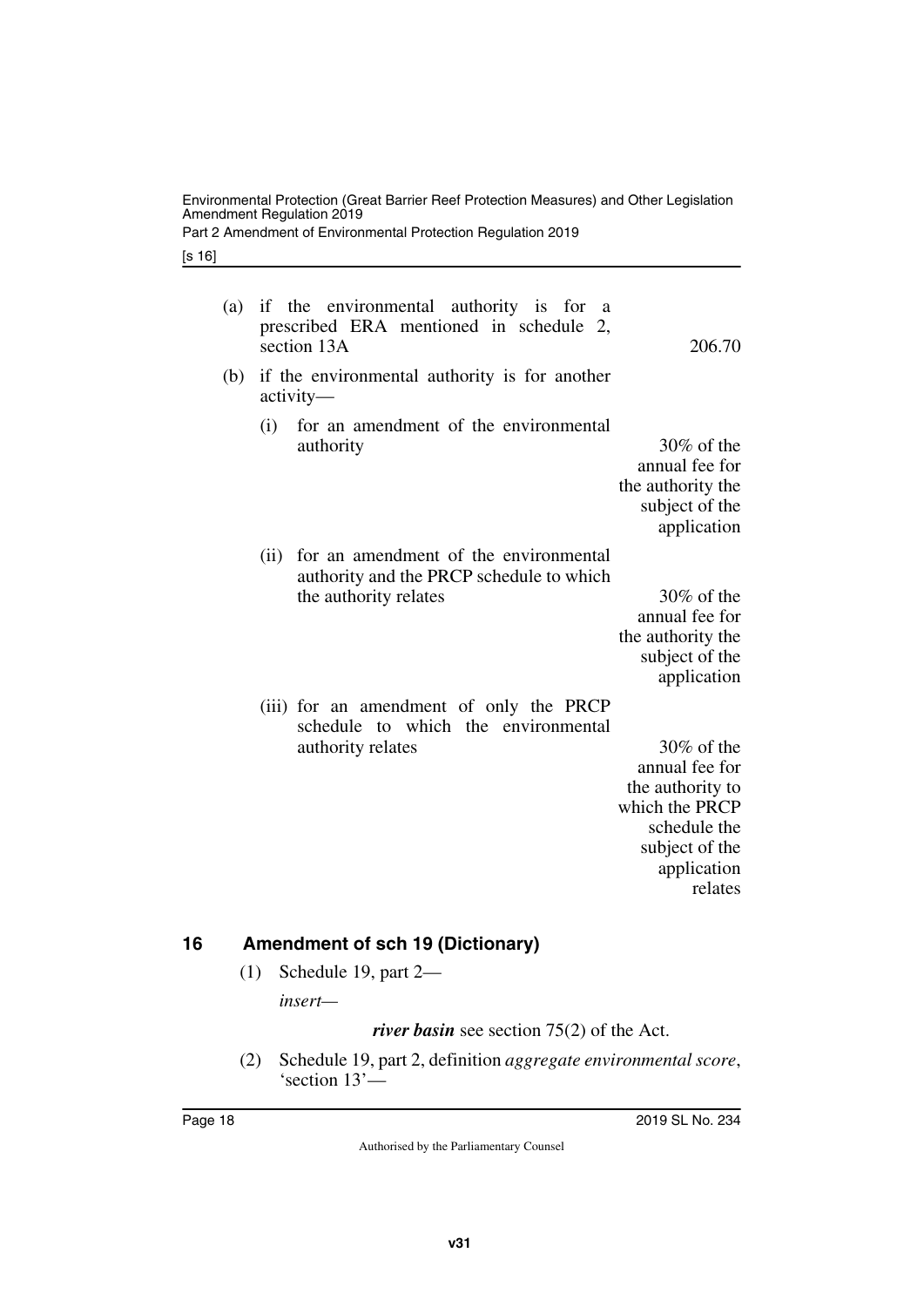[s 17]

*omit, insert—*

section 15

(3) Schedule 19, part 2, definition *concurrence ERA*, 'section  $15'$ —

*omit, insert—*

section 17

(4) Schedule 19, part 2, definition *scheduled area*, 'section 14' *omit, insert—*

<span id="page-18-3"></span><span id="page-18-1"></span>section 16

# <span id="page-18-0"></span>**Part 3 Amendment of other legislation**

# <span id="page-18-2"></span>**Division 1** Amendment of Chemical Usage **(Agricultural and Veterinary) Control Regulation 2017**

### <span id="page-18-4"></span>**17 Regulation amended**

<span id="page-18-5"></span>This division amends the *Chemical Usage (Agricultural and Veterinary) Control Regulation 2017*.

# <span id="page-18-6"></span>**18 Amendment of s 32 (Required record)**

<span id="page-18-7"></span> $(1)$  Section 32(1)—

*omit, insert—*

- (1) This section applies if—
	- (a) a person carries out relevant cattle grazing or relevant sugarcane growing; and
	- (b) a prescribed agricultural ERA product is used for carrying out the cattle grazing or sugarcane growing.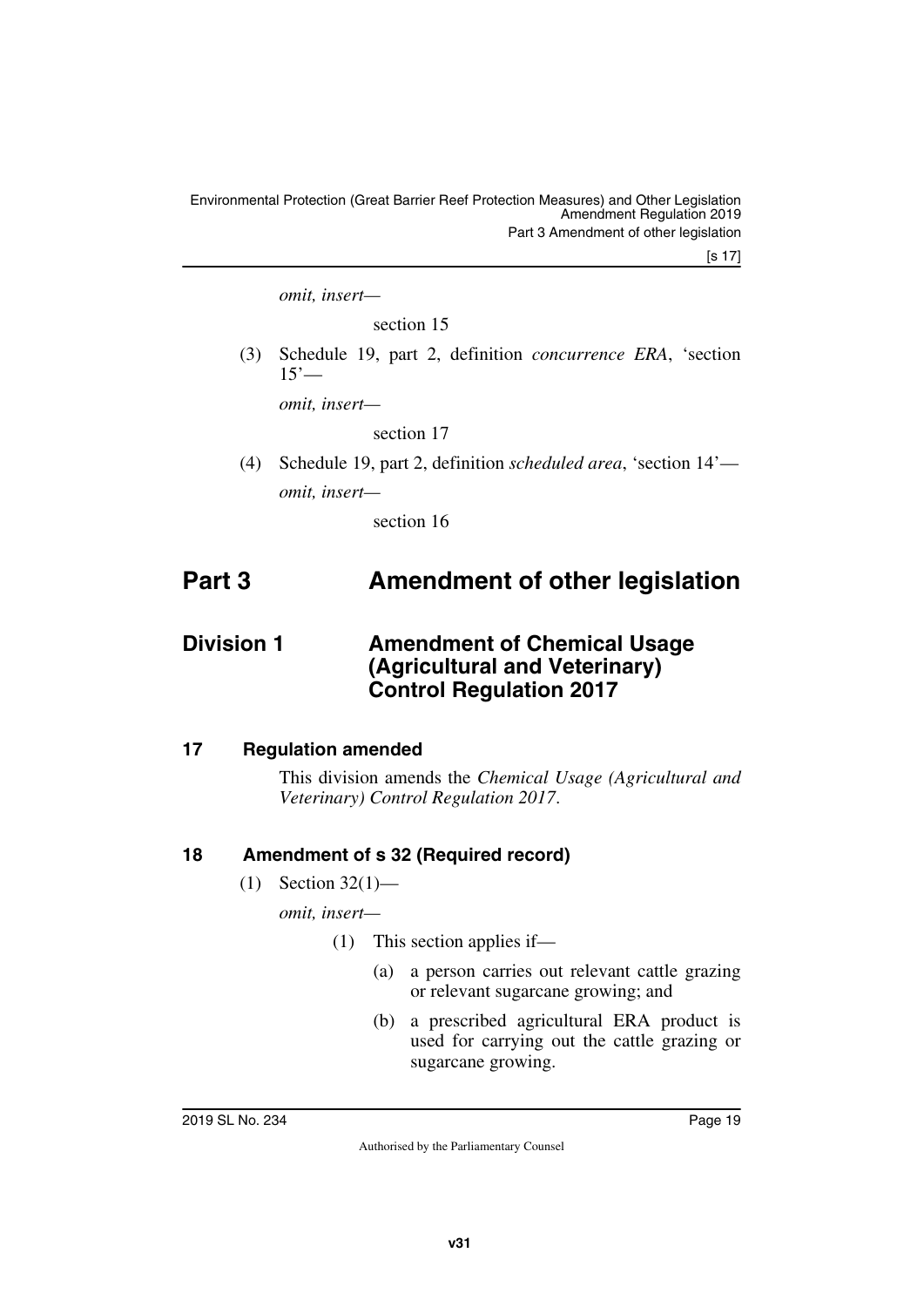Part 3 Amendment of other legislation

[s 19]

# <span id="page-19-0"></span>**19 Amendment of sch 1 (Dictionary)**

<span id="page-19-1"></span>(1) Schedule 1, definitions *relevant cattle grazing* and *relevant sugarcane growing*—

*omit.*

(2) Schedule 1—

*insert—*

*Great Barrier Reef catchment map* means the map called 'Great Barrier Reef catchment and river basins', dated 23 August 2018 and held by the department in which the *Environmental Protection Act 1994* is administered.

*relevant cattle grazing* means cattle grazing that is—

- (a) an agricultural ERA; and
- (b) carried out in any of the following regions shown on the Great Barrier Reef catchment map—
	- (i) the Wet Tropics Region;
	- (ii) the Burdekin Region;
	- (iii) the Mackay Whitsunday Region.

*relevant sugarcane growing* means commercial sugarcane growing that is—

- (a) an agricultural ERA; and
- (b) carried out in any of the following regions shown on the Great Barrier Reef catchment map—
	- (i) the Wet Tropics Region;
	- (ii) the Burdekin Region;
	- (iii) the Mackay Whitsunday Region.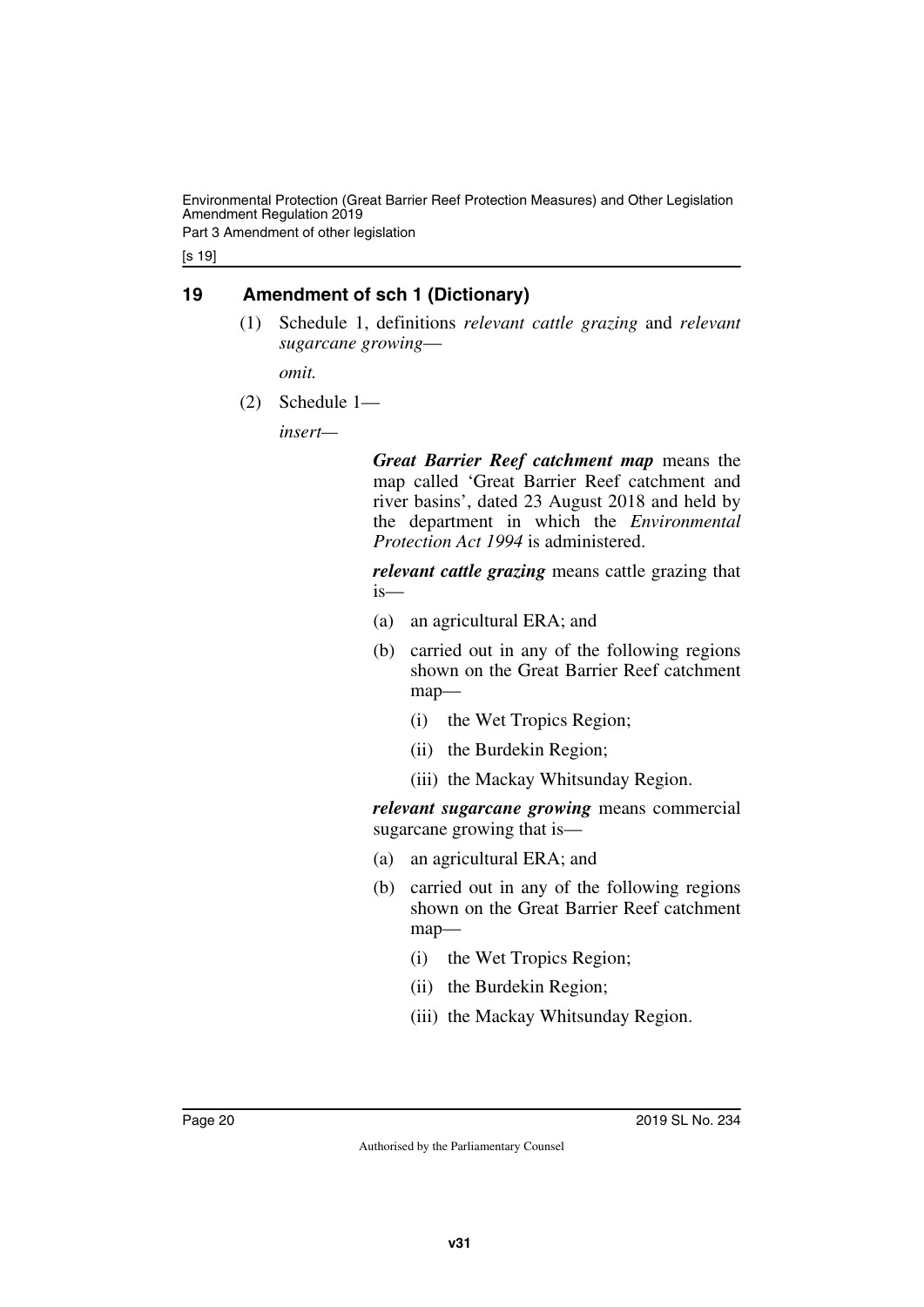<span id="page-20-1"></span>Part 3 Amendment of other legislation

[s 20]

# <span id="page-20-0"></span>**Division 2 Amendment of Environmental Protection (Water and Wetland Biodiversity) Policy 2019**

### <span id="page-20-2"></span>**20 Policy amended**

<span id="page-20-3"></span>This division amends the *Environmental Protection (Water and Wetland Biodiversity) Policy 2019*.

### <span id="page-20-4"></span>**21 Amendment of s 11 (Water quality objectives for waters)**

<span id="page-20-5"></span>(1) Section 11—

*insert—*

(3A) Without limiting subsections (2) and (3), the water quality objectives for Great Barrier Reef catchment waters also includes the objectives stated in the document called 'Great Barrier Reef River Basins End of Basin Load Water Quality Objectives', dated September 2019.

*Note—*

The document is available on the department's website.

(2) Section 11(3A) and  $(4)$ —

*renumber* as section 11(4) and (5).

(3) Section 11—

*insert—*

(6) In this section—

*Great Barrier Reef catchment waters* means water in—

- (a) a river in the Great Barrier Reef catchment; or
- (b) a tributary of a river mentioned in paragraph (a).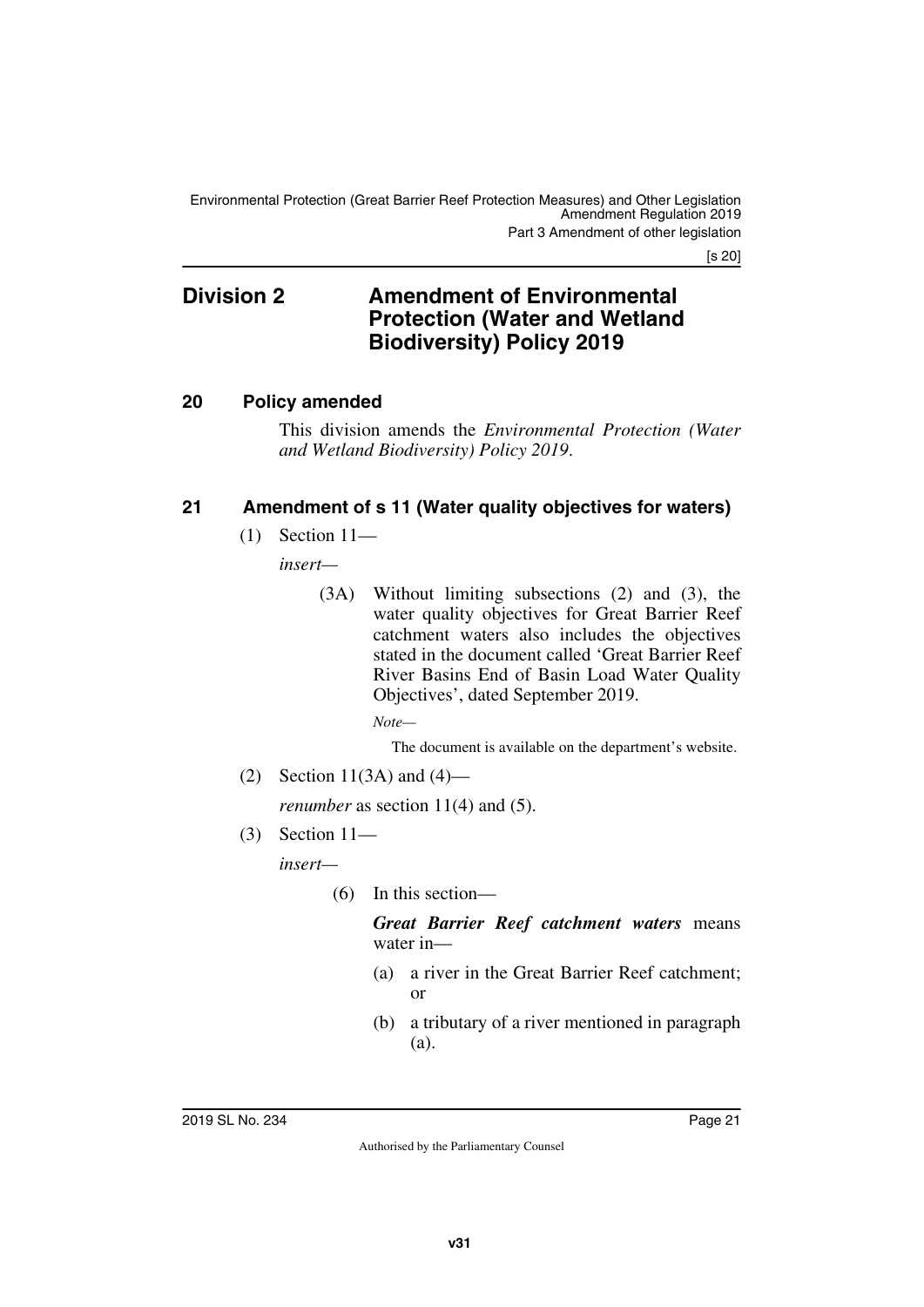Part 3 Amendment of other legislation

[s 22]

### <span id="page-21-0"></span>**22 Amendment of pt 9, hdg (Repeal)**

<span id="page-21-1"></span>Part 9, heading, after 'Repeal'—

*insert—*

#### **and transitional provisions**

#### <span id="page-21-2"></span>**23 Insertion of new pt 9, div 1, hdg**

<span id="page-21-3"></span>Before section 21—

*insert—*

# **Division 1 Repeal**

### <span id="page-21-4"></span>**24 Insertion of new pt 9, div 2**

<span id="page-21-5"></span>Part 9, as amended by this regulation—

*insert—*

<span id="page-21-7"></span><span id="page-21-6"></span>**Division 2 Transitional provision for Environmental Protection (Great Barrier Reef Protection Measures) and Other Legislation Amendment Regulation 2019**

# <span id="page-21-9"></span><span id="page-21-8"></span>**22 Application of s 11 during transitional period**

- (1) Section 11(4) does not apply in relation to an environmental management decision made during the transitional period.
- (2) In this section—

*environmental management decision* see the *Environmental Protection Regulation 2019*, section 32.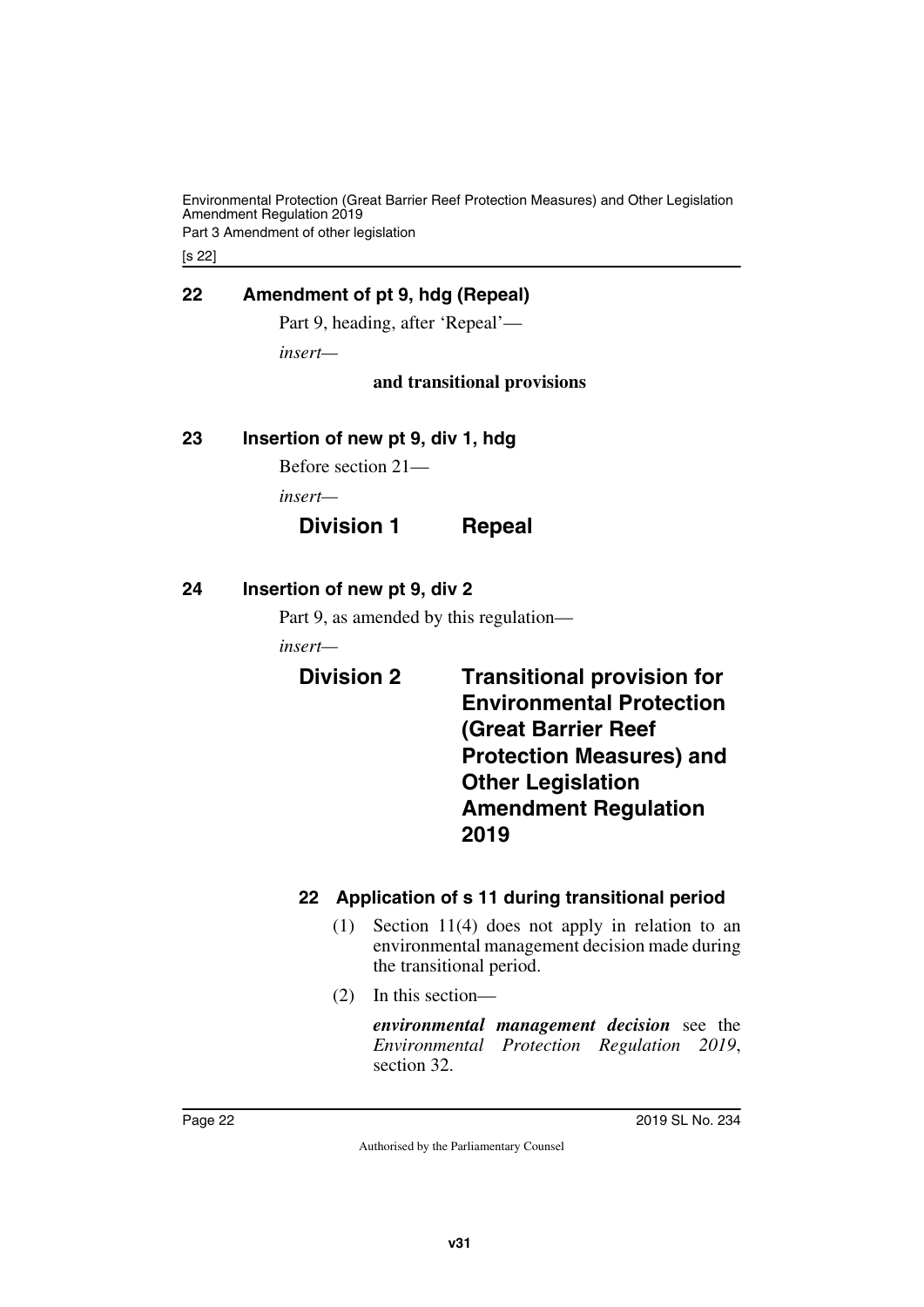[s 25]

<span id="page-22-1"></span>*transitional period* means the period that starts on the commencement and ends 1 year after the commencement.

# <span id="page-22-0"></span>**Division 3 Amendment of Planning Regulation 2017**

# <span id="page-22-2"></span>**25 Regulation amended**

<span id="page-22-3"></span>This division amends the *Planning Regulation 2017*.

# <span id="page-22-4"></span>**26 Amendment of sch 24 (Dictionary)**

<span id="page-22-5"></span>(1) Schedule 24, definition *aggregate environmental score*, 'section 13'—

*omit, insert—*

section 15

(2) Schedule 24, definition *concurrence ERA*, 'section 15' *omit, insert—*

<span id="page-22-7"></span>section 17

# <span id="page-22-6"></span>**Division 4 Amendment of Rural and Regional Adjustment Regulation 2011**

# <span id="page-22-8"></span>**27 Regulation amended**

<span id="page-22-9"></span>This division amends the *Rural and Regional Adjustment Regulation 2011*.

# <span id="page-22-10"></span>**28 Amendment of sch 13 (Farming in reef catchments rebate scheme)**

<span id="page-22-11"></span>(1) Schedule 13, section 2, definition *eligible area* and *eligible professional advice*—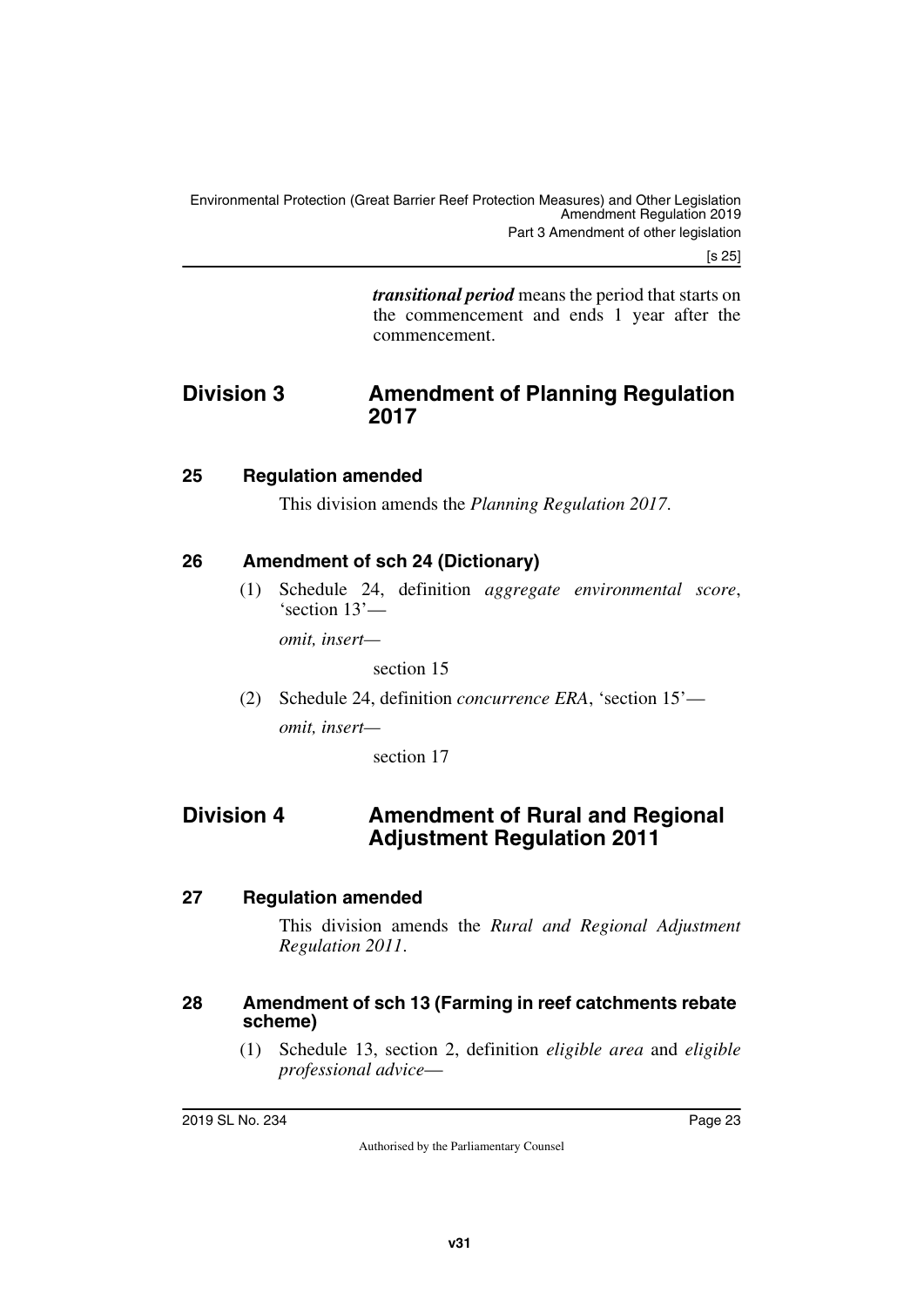Part 3 Amendment of other legislation

[s 28]

*omit*.

(2) Schedule 13, section 2—

*insert—*

*agricultural ERA standard* see the *Environmental Protection Act 1994*, section 81(1).

*eligible area* means the following regions shown on the map, held by the environment department, called 'Great Barrier Reef catchment and river basins' dated 23 August 2018—

- (a) the Wet Tropics Region;
- (b) the Burdekin Region;
- (c) the Mackay Whitsunday Region;
- (d) the Fitzroy Region;
- (e) the Burnett Mary Region.

*eligible professional advice* means written advice about—

- (a) managing nutrient and sediment pollution in the eligible area in a way—
	- (i) that contributes to achieving the targets for water quality improvement for the Great Barrier Reef under the Reef 2050 Water Quality Improvement Plan; and
	- (ii) that complies with an agricultural ERA standard that applies to the primary production enterprise to which the advice relates; and
- (b) actions that may be taken to contribute to achieving the targets and complying with the standard.
- (3) Schedule 13, section 4(2)—

*omit, insert—*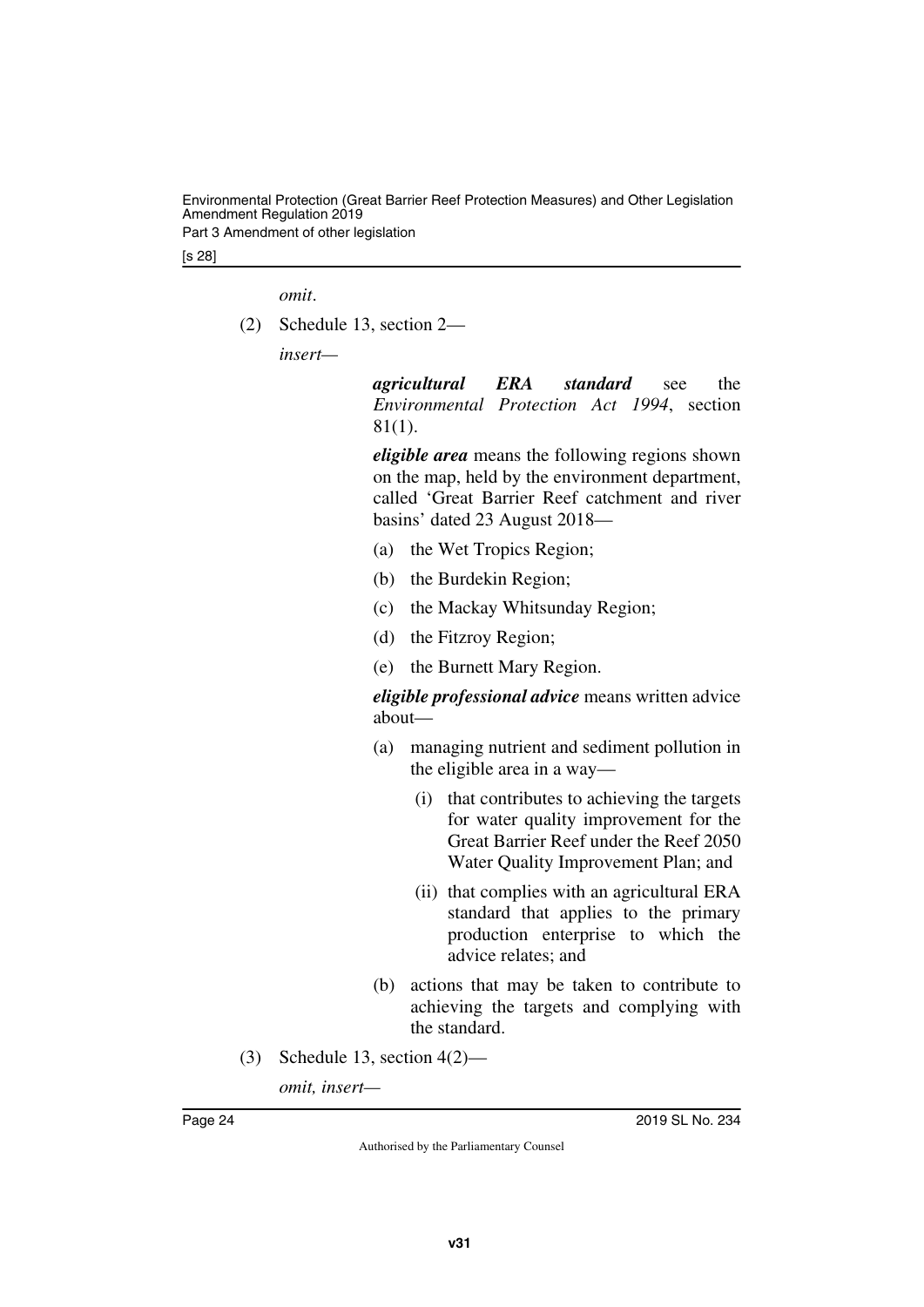[s 29]

- (2) For subsection (1), land in a lot is *substantially* in the eligible area if more than 75% of the lot, or 20,000ha of land in the lot, is in the eligible area.
- (4) Schedule 13, section  $6(1)(b)(iii)$ , from 'stating that' *omit, insert—*

that complies with subsection (2); and

(5) Schedule 13, section 6—

*insert—*

- $(1)$  For subsection  $(1)(b)(iii)$ , the declaration must state that the actions mentioned in the advice are consistent with—
	- (a) contributing to achieving the targets for water quality improvement for the Great Barrier Reef under the Reef 2050 Water Quality Improvement Plan; and
	- (b) an agricultural ERA standard that applies to the primary production enterprise to which the advice relates.
- (6) Schedule 13, section  $6(1A)$  and  $(2)$ —

<span id="page-24-1"></span>*renumber* as schedule 13, section 6(2) and (3).

# <span id="page-24-0"></span>**Division 5 Amendment of State Penalties Enforcement Regulation 2014**

# <span id="page-24-2"></span>**29 Regulation amended**

<span id="page-24-3"></span>This division amends the *State Penalties Enforcement Regulation 2014*.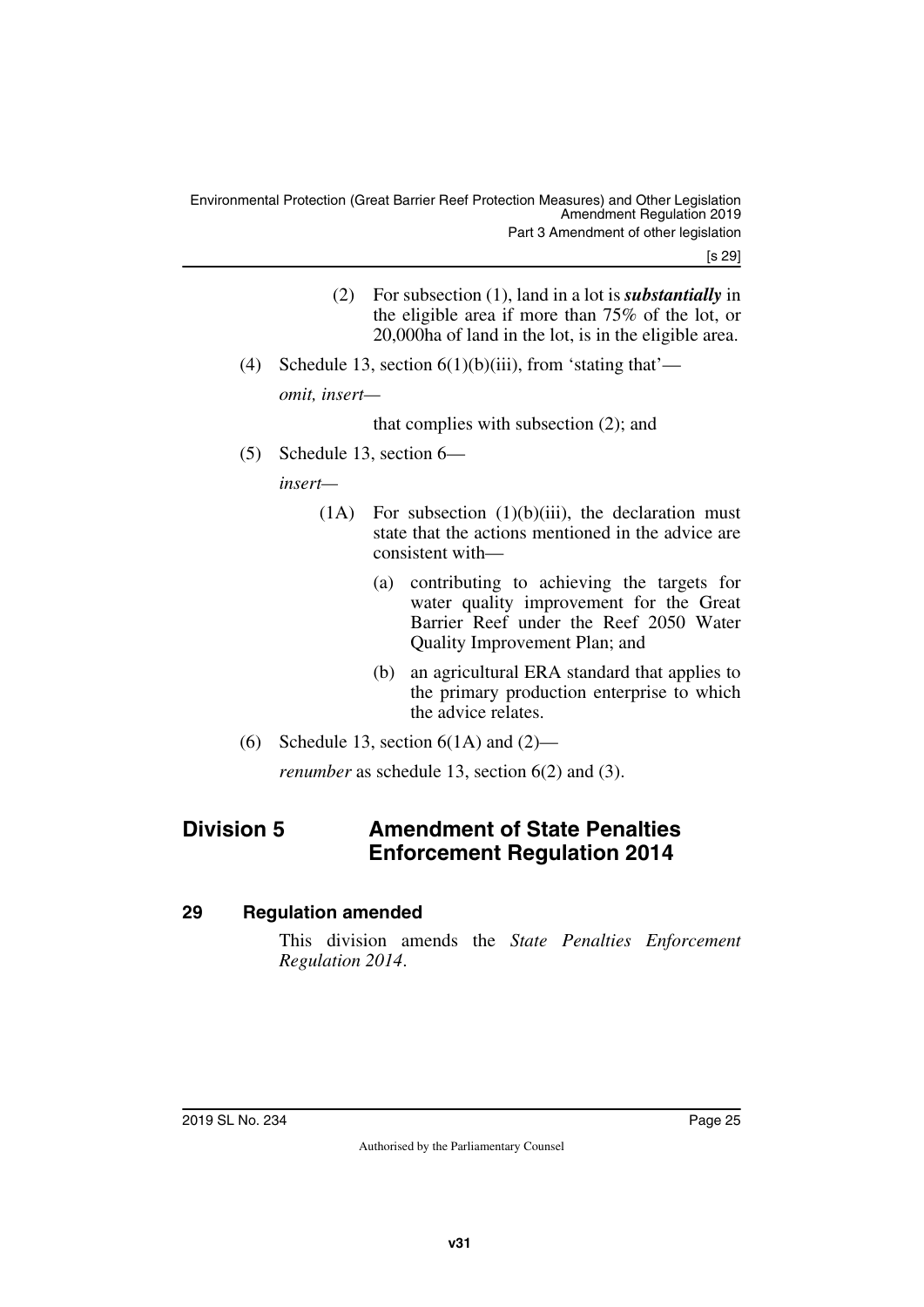Part 3 Amendment of other legislation

[s 30]

### <span id="page-25-1"></span><span id="page-25-0"></span>**30 Amendment of sch 1 (Infringement notice offences and fines for nominated laws)**

(1) Schedule 1, entry for *Environmental Protection Act 1994*, entries for sections 78, 83(1), 84(1), 86, 92, 101(1) and  $105(2)$ —

*omit*.

(2) Schedule 1, entry for *Environmental Protection Act 1994 insert*—

| $s\,82(2)$ | in the circumstances in<br>paragraph $(b)$ of the penalty—          |    |    |  |  |
|------------|---------------------------------------------------------------------|----|----|--|--|
|            | for a contravention of a<br>requirement to make or<br>keep a record | 5  | 25 |  |  |
|            | otherwise                                                           | 15 | 75 |  |  |
| s 318YW(2) |                                                                     |    | 25 |  |  |
|            |                                                                     |    |    |  |  |

- s 318YW(4) 5 25
	- (3) Schedule 1, entry for *Environmental Protection Regulation 2019*, entries for section 20(1) and (3)—

<span id="page-25-3"></span>*omit, insert—*

| $s\,22(1)$ | $\overline{\phantom{0}}$ |
|------------|--------------------------|
| $s\,22(3)$ | $\sim$                   |

# <span id="page-25-2"></span>**Division 6 Amendment of Waste Reduction and Recycling Regulation 2011**

### <span id="page-25-4"></span>**31 Regulation amended**

<span id="page-25-5"></span>This division amends the *Waste Reduction and Recycling Regulation 2011*.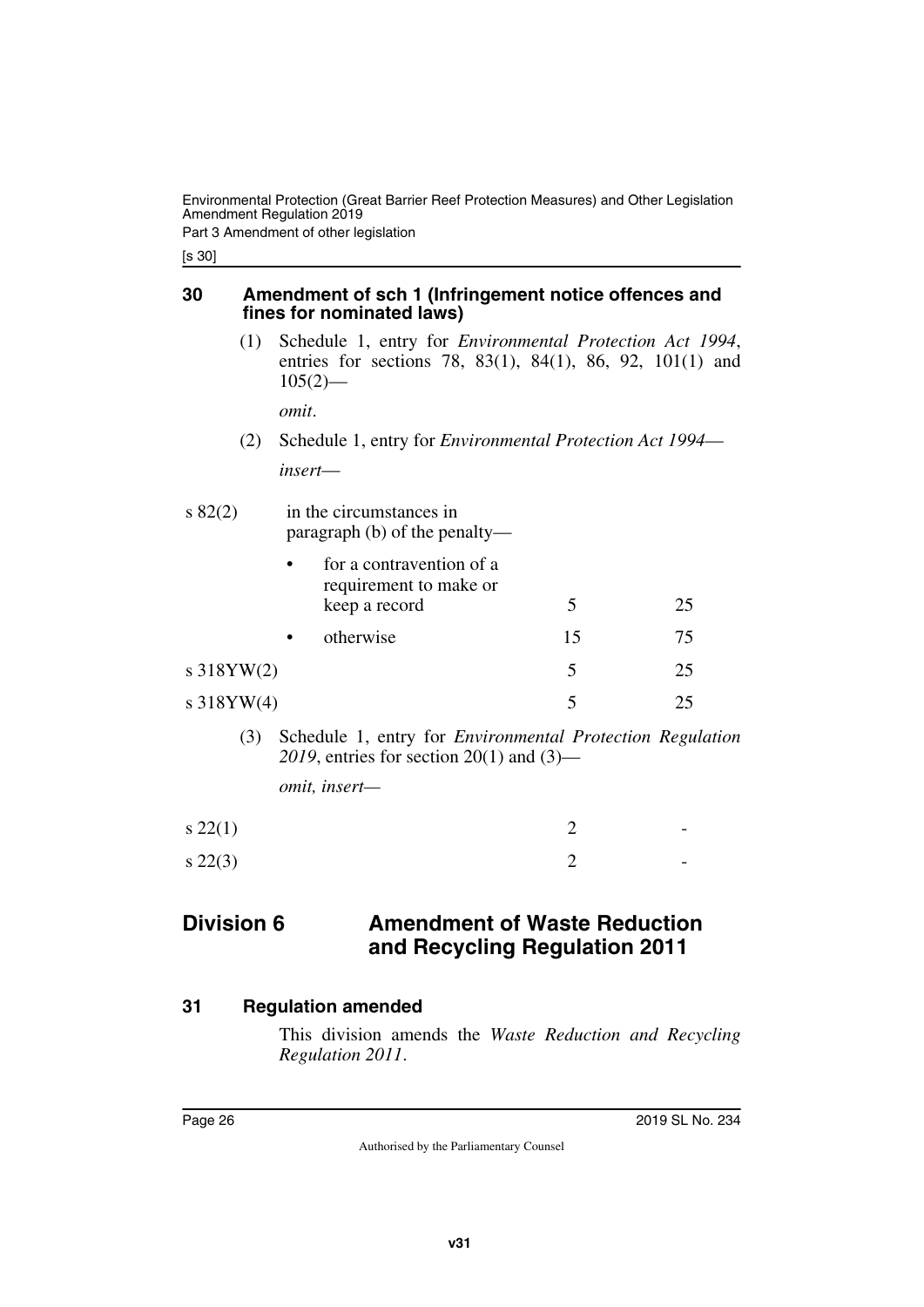[s 32]

# <span id="page-26-0"></span>**32 Amendment of sch 9 (Dictionary)**

<span id="page-26-1"></span>Schedule 9, definition *scheduled area*, 'section 14'—

*omit, insert—*

section 16